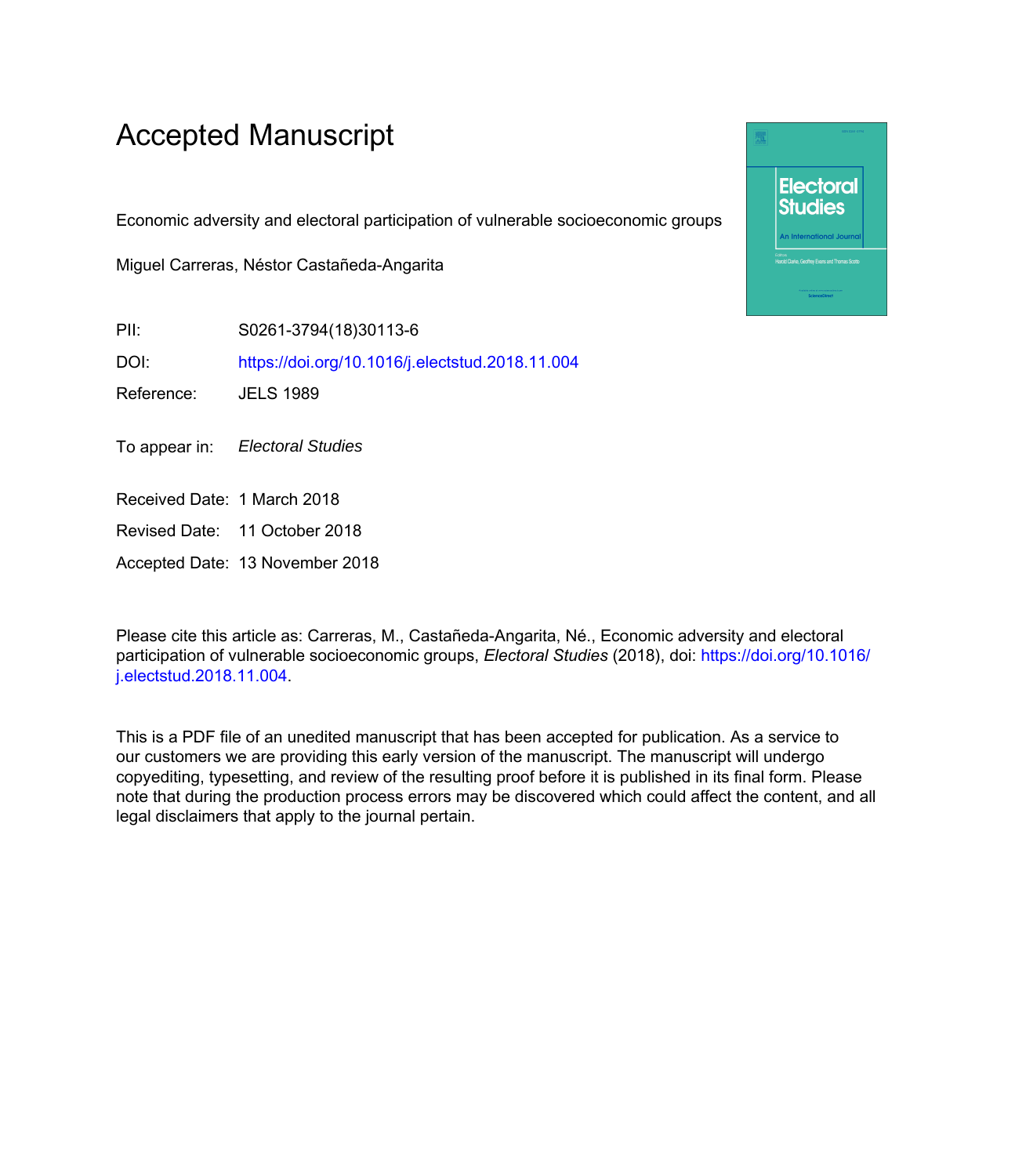**Economic Adversity and Electoral Participation of Vulnerable Socioeconomic Groups**

**Miguel Carreras**  Department of Political Science UC Riverside Riverside CA 92521 [miguel.carreras@ucr.edu](mailto:miguel.carreras@ucr.edu)

# **&**

Material Participation of Vulnerable Socioeconomic Groups<br>
Miguel Curreras<br>
Department of Political Science<br>
UC Riverside CA 92521<br>
miguel.carreras@ucredu<br> **a**<br>
Néstor Castafieda-Angarita<br>
Institute of the America<br>
London, **Néstor Castañeda-Angarita** Institute of the Americas University College London London, United Kingdom WC1H 0PN [n.castaneda@ucl.ac.uk](mailto:n.castaneda@ucl.ac.uk)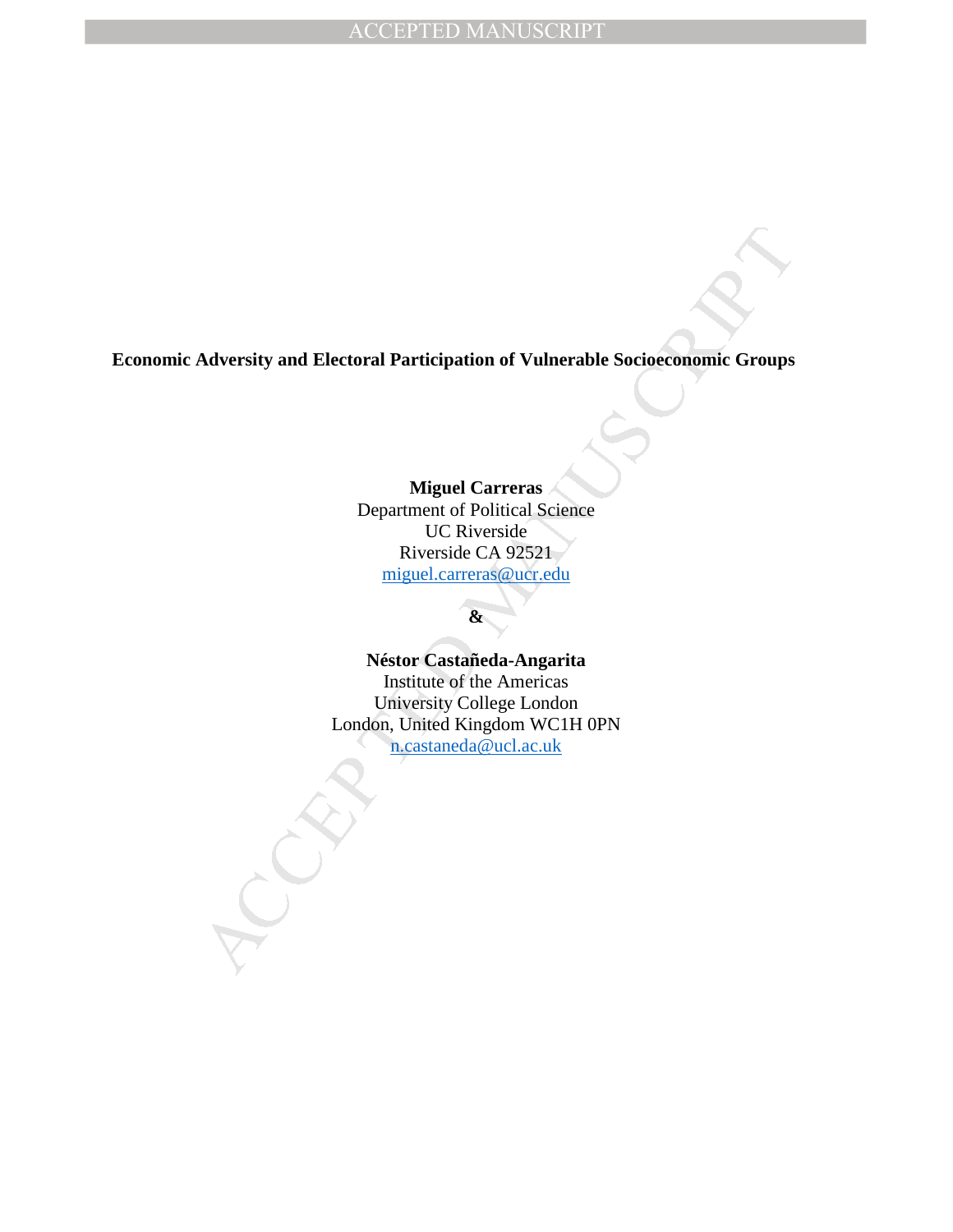#### **Economic Adversity and Electoral Participation of Vulnerable Socioeconomic Groups**

#### **Abstract**

n Armca, Assia, Livrope and Latin America between 1996 and 2013, we move<br>clevel attributes and structural factors shape voters' reaction to economic adve<br>presents empirical evidence showing that economic downtums affect el Do economic hardships affect electoral participation? Using cross-sectional data for 44 countries in Africa, Asia, Europe and Latin America between 1996 and 2013, we find that individual-level attributes and structural factors shape voters' reaction to economic adversity. This paper presents empirical evidence showing that economic downturns affect electoral participation. However, macroeconomic fluctuations have heterogeneous effects. While poorer and less educated citizens are more likely to increase their level of turnout during periods of economic adversity, the rate of participation of individuals with a higher socioeconomic status is not affected by economic downturns. Moreover, we demonstrate that the negative impact of economic hardships on the likelihood of electoral participation of the most vulnerable socioeconomic groups is mostly found in countries that are less inserted into the global economy and in states that offer weaker welfare protections.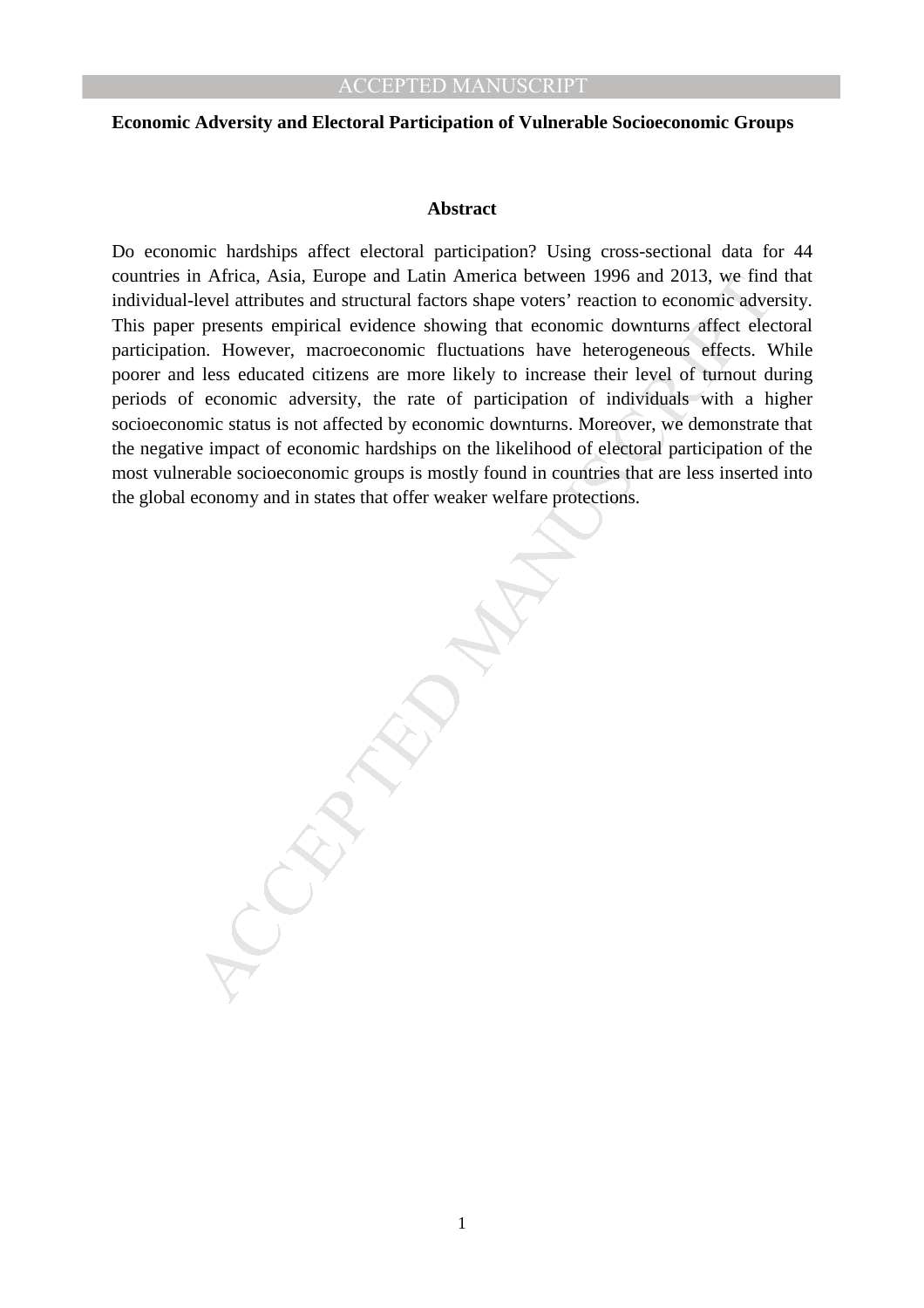#### **1. Introduction**

The voluminous literature on economic voting has established that economic fluctuations affect voters' behavior. Numerous studies show that support for incumbent parties declines during economic recessions. Much less is known about the relation between the economic conjuncture and electoral participation. The literature has produced conflicting arguments regarding the impact of the economy on voter turnout. In particular, there is a debate between scholars who argue that economic hardships mobilize citizens to express their grievances at the polls and other scholars who maintain that an economic recession depresses electoral participation. Most previous empirical tests of this relationship in cross-national analyses have produced null findings (Blais & Dobrzynska, 1998; Fornos, Power, & Garand, 2004; Kostadinova & Power, 2007; Lavezzolo, 2008).

e and electoral participation. The literature has produced conflicting argument eimpact of the economy on voter turnout. In particular, there is a debate bet to argue that economic hardships mobilize citizens to express th Given the lack of scholarly consensus on the relationship between economic hardships and electoral participation at the aggregate level, this paper uses survey data to address whether an economic recession produces *heterogeneous* effects depending on citizens' socioeconomic status and on two structural factors: welfare spending and the integration of national economies in the global economy. First, we postulate that periods of economic crisis affect different socio-demographic groups asymmetrically. Young people and individuals in vulnerable economic conditions are more likely to suffer the negative consequences of economic downturns. As a result, we argue that they are the most likely to become mobilized during bad economic times. But this effect is further conditioned by welfare spending and globalization. We postulate that the mobilizing effect of economic downturns is stronger in countries with low welfare spending and less globalized economies.

Using aggregate macroeconomic data and individual-level data from the CSES (*Comparative Study of Electoral Systems*), we estimate a number of hierarchical linear models and show that economic adversity has heterogeneous effects on electoral participation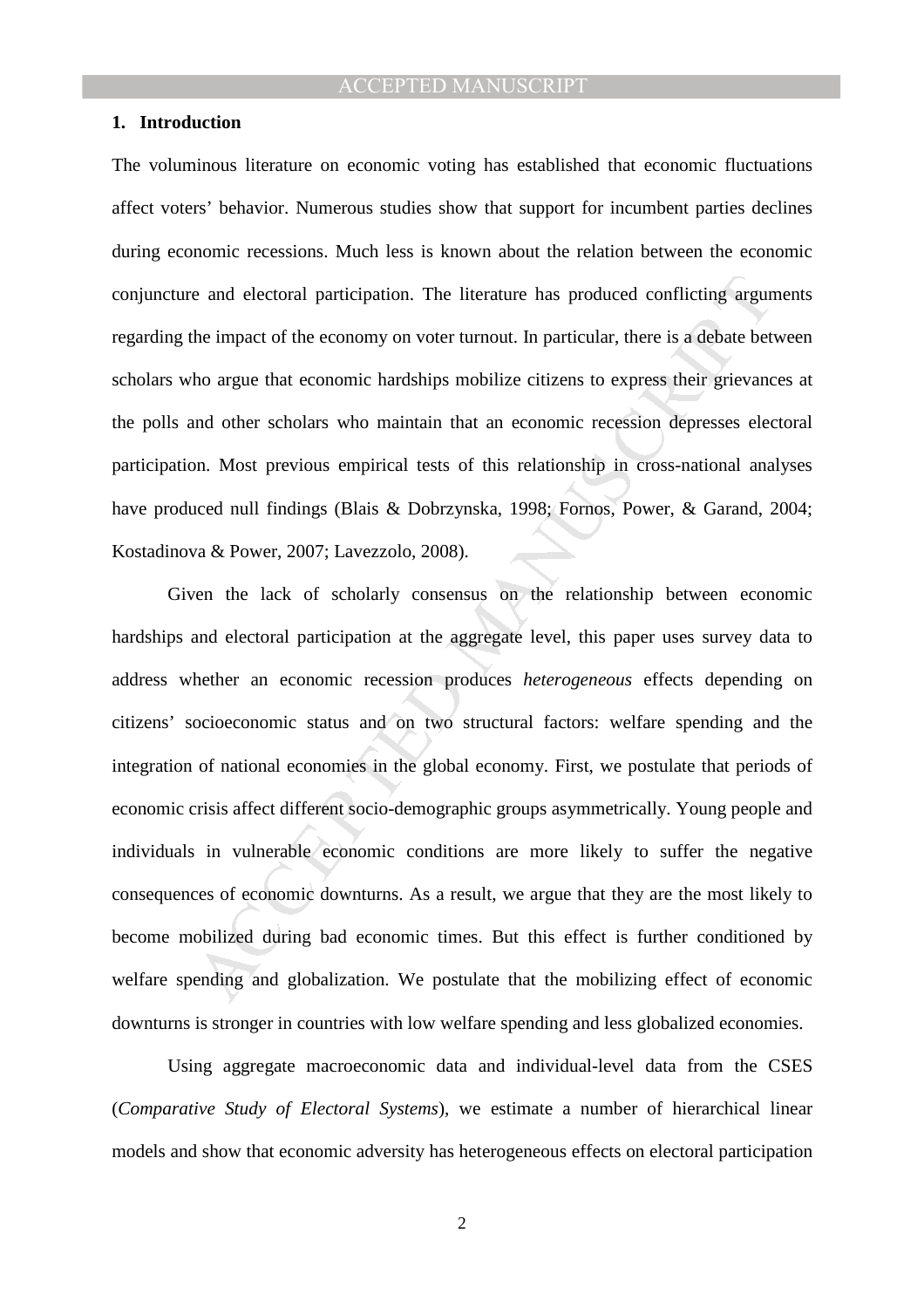which are contingent on individual characteristics (socioeconomic status) and structural factors (welfare spending and globalization). These findings qualify the null findings of previous cross-national studies. In particular, we show that macroeconomic fluctuations have an impact on citizens' turnout decisions, but they do not affect everyone equally.

is paper will proceed as follows. First, we discuss the theoretical importance of uses<br>tion for the study of democratic representation. Second, we present pre-<br>the link between macroeconomic fluctuations and electoral part This paper will proceed as follows. First, we discuss the theoretical importance of this research question for the study of democratic representation. Second, we present previous research on the link between macroeconomic fluctuations and electoral participation. Third, we discuss our theoretical expectations regarding the asymmetrical impact of economic hardships on citizens' turnout decisions. Fourth, we present the data and the model estimation. The following section presents and discusses the statistical results. The final section concludes and suggests possible avenues for further research.

#### **2. Economic downturns and democratic representation**

In representative democracies, voting is the most common way for citizens to participate in politics and influence political outcomes. As pointed out by Przeworski et al. (1999: 50), "governments make thousands of decisions that affect individual welfare; citizens have only one instrument to control these decisions: the vote." However imperfect, this institutional method is a critical aspect of democratic representation. Through elections, citizens can signal their preferences and hold governments accountable.

In order for elections to function effectively as mechanisms of democratic representation, participation must be widespread and everyone's voice must be heard and weighed equally (Dahl, 1971). In practice, however, there are important disparities in turnout across various segments of society which works against equal representation. In particular, young and poor citizens tend to participate less than older, more educated, and wealthier individuals (Lijphart, 1997; Schlozman, Verba, & Brady, 2012). While this was originally shown in the US context (Brady, Verba, & Schlozman, 1995; Wolfinger & Rosenstone,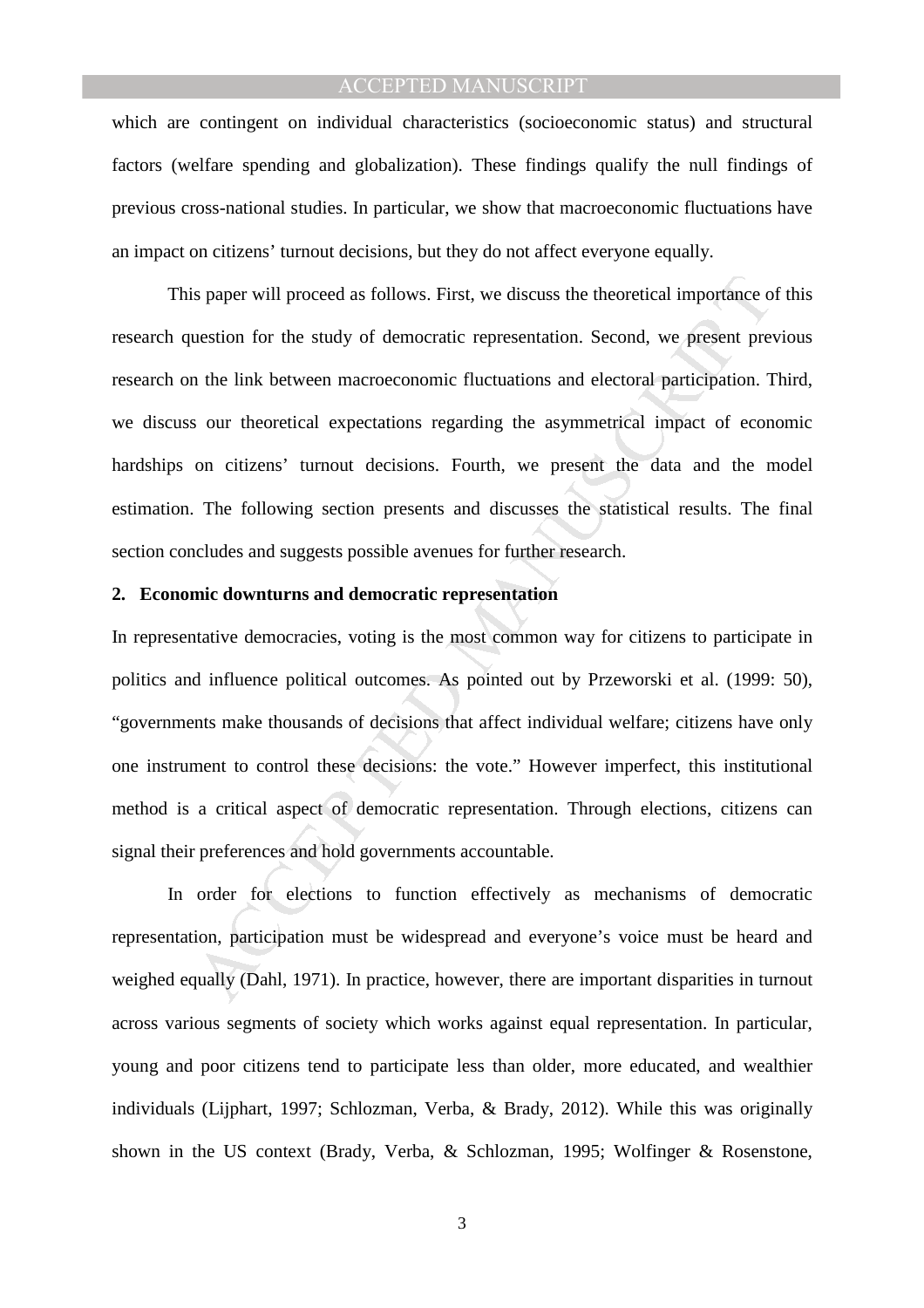1980), more recent studies have demonstrated similar patterns of unequal participation in a variety of other regional contexts (Bratton, Chu, & Lagos, 2010; Carreras & Castañeda-Angarita, 2014; Kuenzi & Lambright, 2011; Norris, 2002). This is problematic for democratic representation because politicians tend to disregard the voices they do not hear, and make more determined efforts to represent the interests and preferences of politically active citizens (Lijphart, 1997; Lindblom & Woodhouse, 1993; Nooruddin & Simmons, 2015).

more determined efforts to represent the interests and preferences of politizens (Lijphart, 1997; Lindblom & Woodhouse, 1993; Nooruddin & Simm<br>this paper, we argue and empirically demonstrate that economic down<br>the inequal In this paper, we argue and empirically demonstrate that economic downturns alleviate the inequality of electoral participation. While people with a low socioeconomic status are more likely to abstain when the government is doing a good job managing the economy, they significantly increase their level of electoral participation when the economy is tanking. This paper will show that segments of society that are often unheard are able to express their grievances and to influence government formation during critical periods of economic duress. In other words, we qualify the conventional wisdom that the preferences of the poor and the poorly educated are not properly represented in representative democracies.

#### **2.1. Previous Research**

While the proposition that macroeconomic fluctuations shape election results is robust and supported by a voluminous body of research (Duch & Stevenson, 2008; Lewis-Beck & Stegmaier, 2000; Stegmaier & Lewis-Beck, 2013), the relationship between economic conditions and electoral participation is unclear and has received much less attention. The few studies that have analyzed this question have proposed competing theoretical expectations and produced mixed findings (Blais, 2006). Both a "mobilization" and a "withdrawal" effects are possible. On the one hand, economic downturns might lead to an increase in electoral participation by citizens who want to express and redress their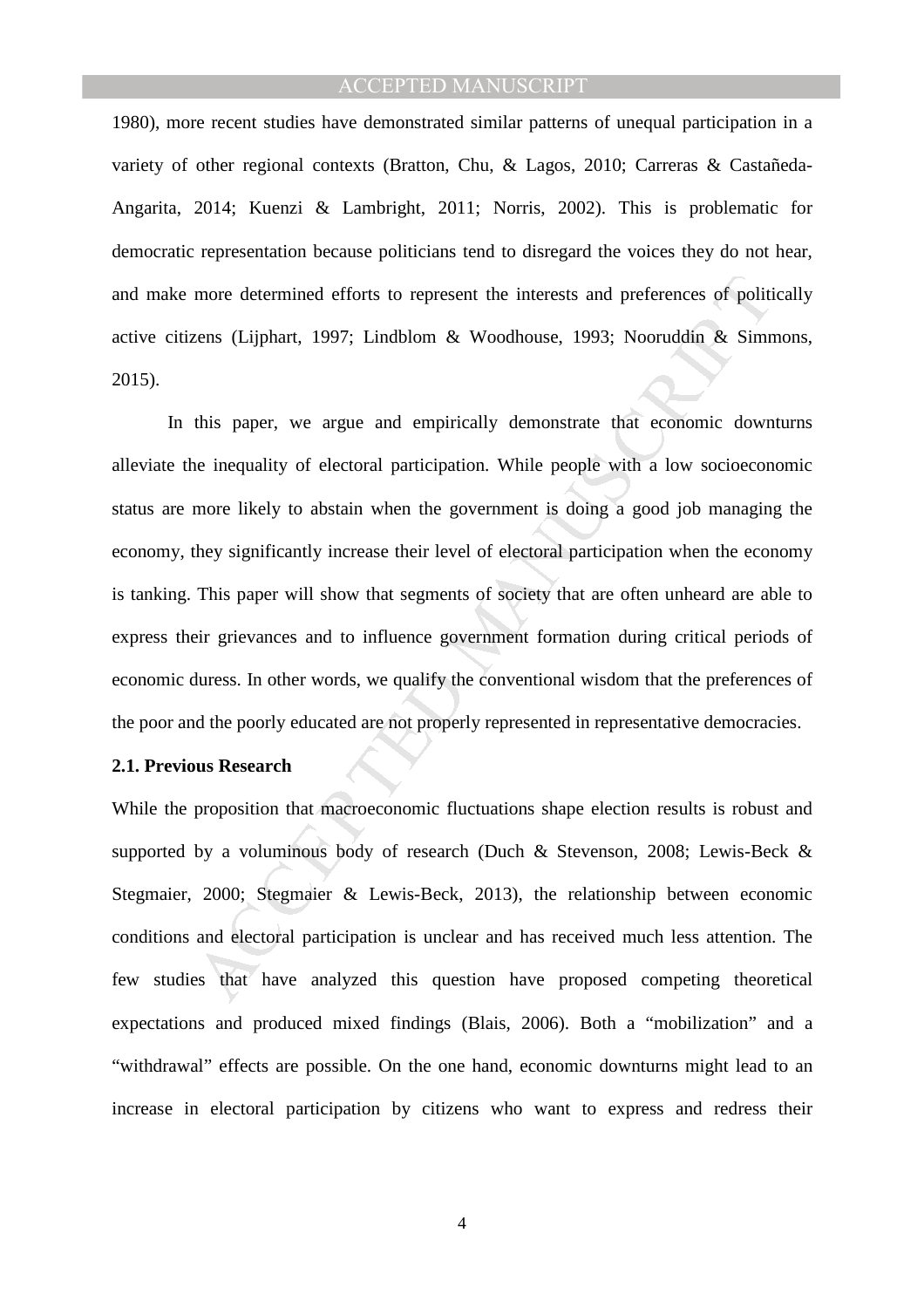grievances. On the other hand, economic hardships might alienate individuals and lead them to withdraw from the political process (Radcliff, 1992; Rosenstone, 1982).

and resources thinking about politics. In Rosenstone's (1982: 26) words, "where<br>reinces economic adversity his scarce resources are spent on holding body<br>her 'surviving' rather than on remote concerns like politics." Moreo The "withdrawal" hypothesis is based on the argument that economic adversity is stressful, and that citizens who are preoccupied with their personal financial situation cannot spend time and resources thinking about politics. In Rosenstone's (1982: 26) words, "when a person experiences economic adversity his scarce resources are spent on holding body and soul together 'surviving' rather than on remote concerns like politics." Moreover, during periods of economic duress, people might grow increasingly alienated and lose trust in political institutions. A negative economic performance suggests to the public that governments are not able to solve problems, which might lead to a loss of confidence in representative institutions and an increase in democratic dissatisfaction (Clarke, Dutt, & Kornberg, 1993; Mishler & Rose, 2001; Van Erkel & Van der Meer, 2016). In turn, electoral participation may decline when citizens become disenchanted with political institutions and with democratic performance (Cox, 2003; Grönlund & Setälä, 2007; Norris, 2002). For example, Galais and Blais (2014) show evidence that people were less inclined to consider voting as a civic duty following the recent economic recession in Spain.

The "mobilization" hypothesis is based on research that shows a "negativity" bias in political perceptions and political behavior (Kahneman & Tversky, 1979; Lau, 1982; Soroka, 2014). Lau (1982: 353) defines negativity as the "tendency for negative information to have more weight than equally extreme or equally likely positive information." Several studies have shown that the media gives much more coverage to negative economic news than to positive economic fluctuations (Harrington, 1989; Hetherington, 1996). The public reacts asymmetrically to an already biased media content and to the economy itself (Soroka, 2006). In other words, citizens become more aware of economic fluctuations during an economic downturn, and may be induced to become more engaged in the political arena in order to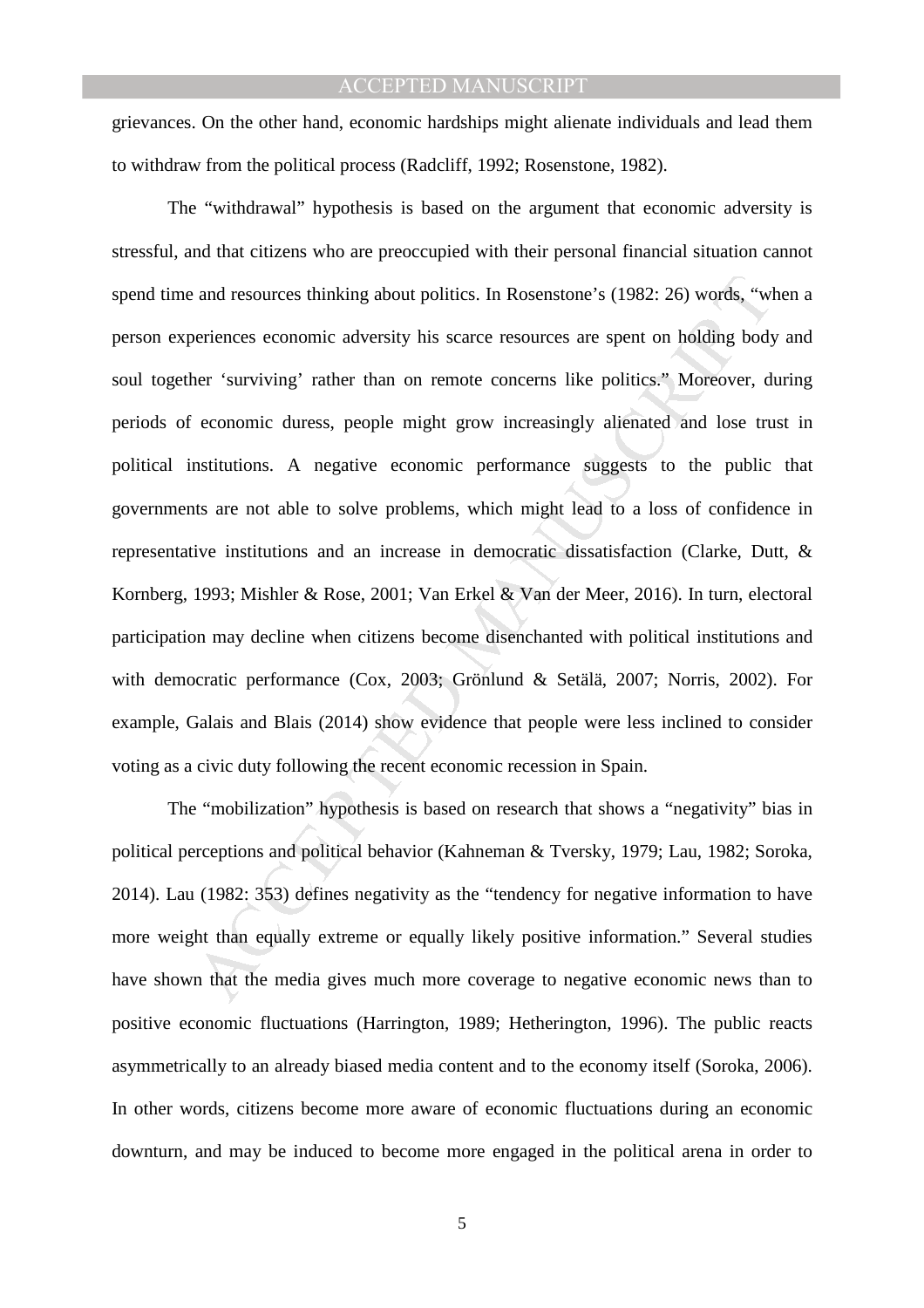express their grievances and to seek remedies for the poor economic performance of the incumbent government (Burden & Wichowsky, 2014; Kern, Marien, & Hooghe, 2015).

post-Communist countries is lower when unemployment rates are highing" effect), while Panagopoulos (2008) reports that turnout in countries y voting systems is higher when GDP growth is lower (a "mobilizing" effect), while These competing theories have been tested several times in cross-national analyses of electoral participation, and the findings are rather mixed. Pacek et al. (2009) show that turnout in post-Communist countries is lower when unemployment rates are higher (a "demobilizing" effect), while Panagopoulos (2008) reports that turnout in countries with compulsory voting systems is higher when GDP growth is lower (a "mobilizing" effect). However, most cross-national studies find no relationship between the macroeconomic situation in a country and aggregate turnout rates. In an analysis of 324 national elections held in 91 countries, Blais and Dobrzynska (1998) report a null finding. Their analysis shows that GNP per capita growth does not explain cross-national differences in electoral participation. Similarly, Kostadinova (2003), Fornos et al. (2004) and Lavezzolo (2008) find that the macroeconomic situation does not influence turnout in Eastern European and Latin American elections. In a comprehensive review of the determinants of voter turnout, Blais (2006: 117) concludes that "there is no clear relationship between the economic conjuncture and turnout."

## **3. Economic adversity and turnout: theoretical framework**

We argue that macroeconomic fluctuations have heterogeneous effects on political engagement depending on citizens' individual attributes and two structural factors: welfare spending and the integration of a country's economy in the global economy. These heterogeneous effects have flown under the radar in most cross-national studies because those works assumed that the effect of macroeconomic fluctuations on turnout is direct and unconditional. In fact, most of these previous studies use aggregate data which does not allow researchers to explore more subtle relationships between economic hardships, contextual conditions, individual or group characteristics, and political engagement.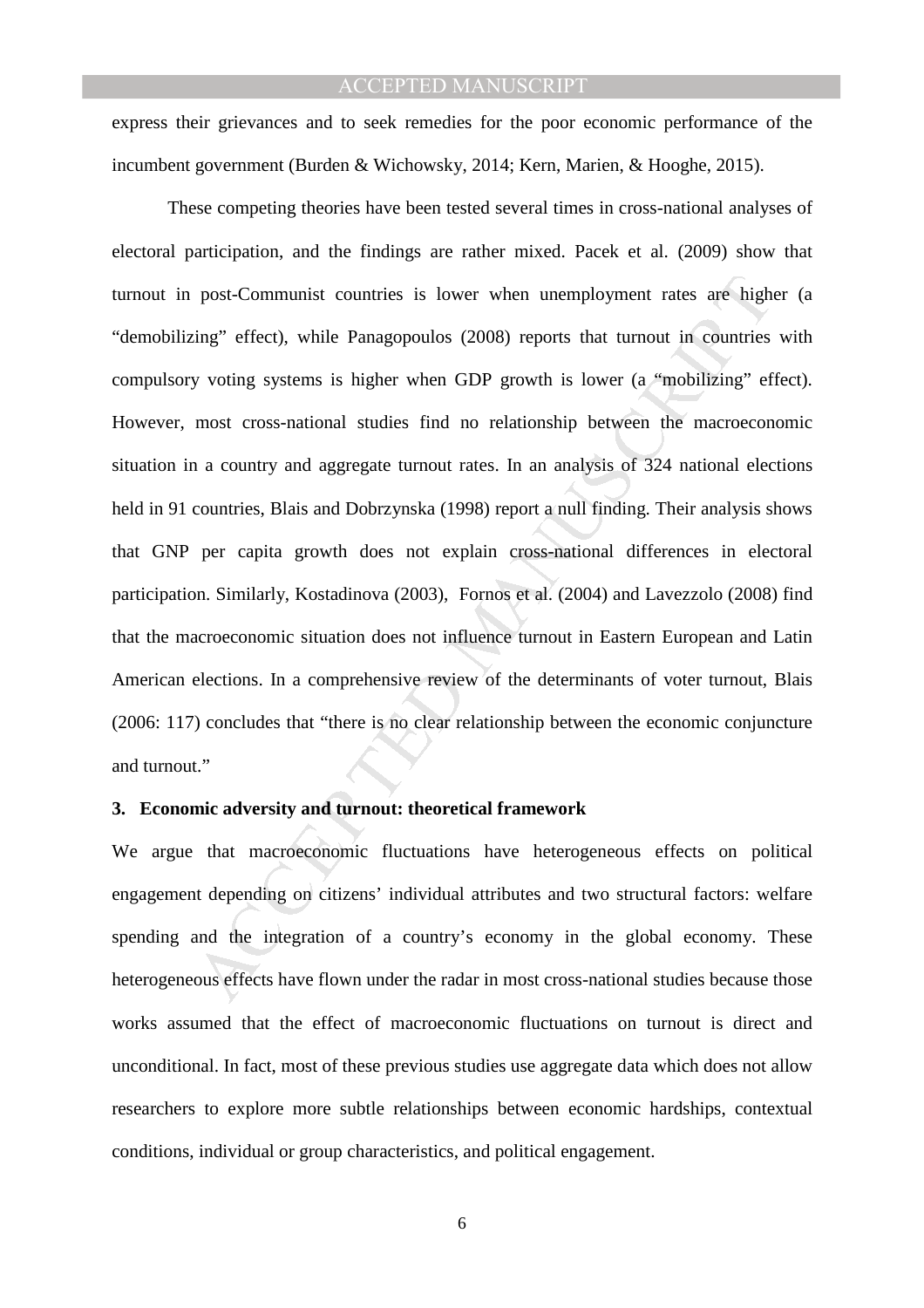An economic downturn can have a mobilizing or a demobilizing effect depending on its impact on citizens' *motivation* to participate in the elections. Previous studies have identified a number of factors that might lead to a decrease in the propensity to vote during periods of economic duress. In particular, citizens who cannot identify a viable political party to express their grievances (e.g. when all governing parties are seen as responsible for the crisis) might prefer to abstain during a recession (Rowe, 2015; Weschle, 2014). In a similar vein, citizens who identify with the incumbent party (or have a strong preference for the incumbent over the opposition) are more likely to abstain from the election altogether (Helgason & Mérola, 2017; Tillman, 2008).

#### **3.1. Individual attributes, economic downturns, and electoral participation**

their grievances (e.g. when all governing parties are seen as responsible for the prefer to abstain during a recession (Rowe, 2015; Weschle, 2014). In a sims who identify with the incumbent party (or have a strong preferen In this paper, we build on this previous research on the heterogeneous effects of economic hardships. But we focus instead on the socioeconomic attributes and the structural factors that affect citizens' electoral engagement during an economic downturn. Both the withdrawal and the mobilization hypotheses discussed above assume that citizens are exposed to the negative consequences of an economic crisis. However, not everyone suffers equally from a bad economy. The main theoretical intuition in this paper is that an economic downturn should shape more strongly the electoral participation of voters who are more exposed to its deleterious effects. Our first task in this section is therefore to identify the individual attributes that make citizens more vulnerable to an economic recession. Then, we theorize about the link between economic vulnerability and electoral participation during difficult economic times.

When the economy grows more slowly and the level of unemployment increases, individuals with lower socioeconomic status are more exposed to external shocks and more likely to suffer the consequences. Certainly, poor citizens are less likely to have accumulated savings which could help them make ends meet during periods of economic duress. They also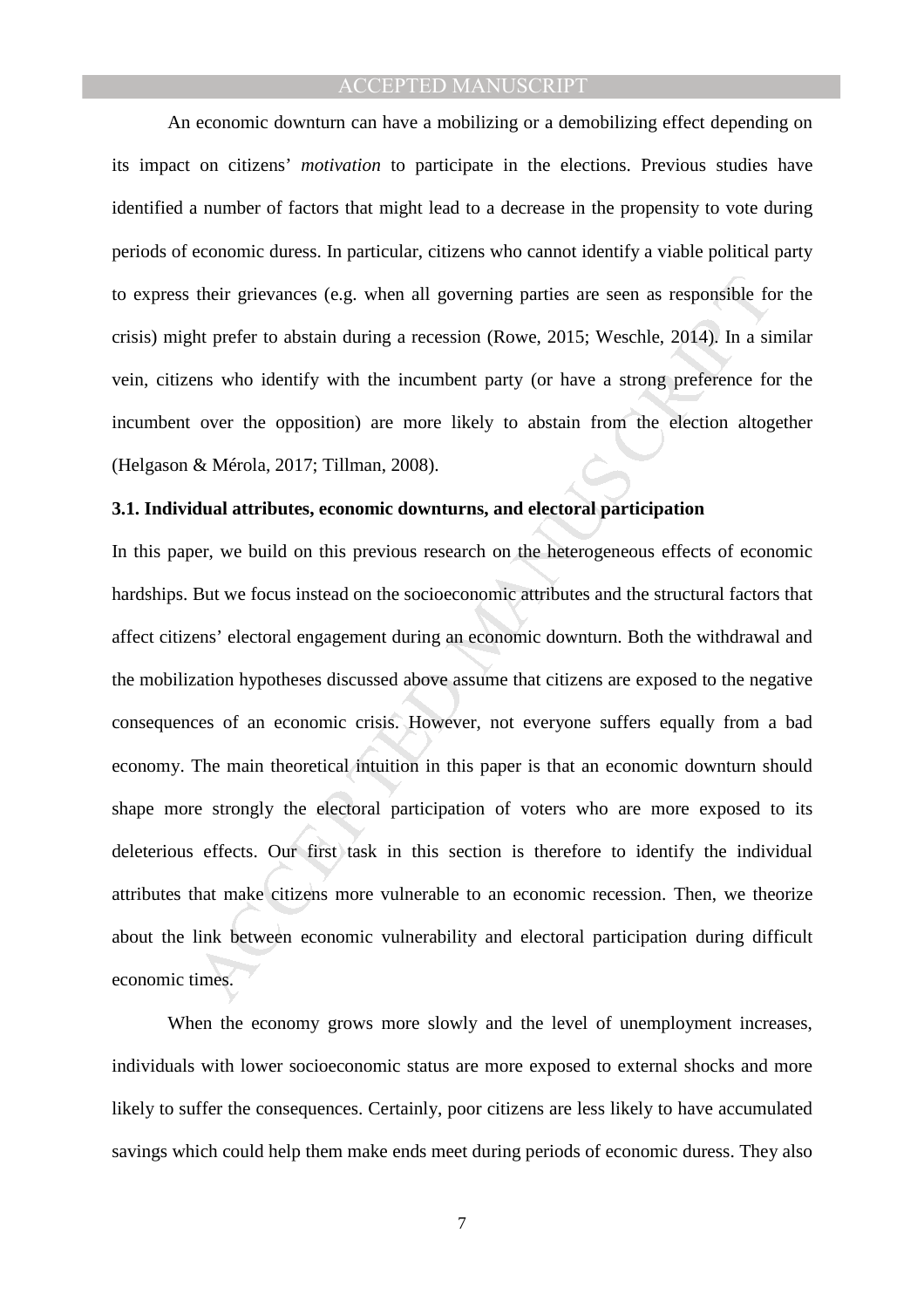tend to have the most precarious jobs, which can be rapidly lost during bad economic times. Another reliable indicator of socioeconomic status is the level of education. In contemporary societies, diplomas have become a screening device and citizens with low education are less likely to access high-paying jobs and more likely to be unemployed (Bovens & Wille, 2017; McNamee & Miller, 2009; Wilkinson & Pickett, 2010). When individuals who have not completed secondary school lose their jobs, they are likely to have a harder time finding another one given their lack of educational qualifications. They are therefore more likely to struggle during economic recessions. Even when low-income and poorly educated individuals are not directly affected by the economic hardships, they are more likely to have friends and family members who are financially strained. In sum, economic crises affect lowincome and low-education groups faster and in more dramatic ways.

& Miller, 2009; Wilkinson & Pickett, 2010). When individuals who have secondary school lose their jobs, they are likely to have a harder time fire given their lack of educational qualifications. They are therefore more lik There is a long body of research showing that the poor and the working classes are more preoccupied with personal economic concerns and tend to perceive economic conditions more negatively than the rest of the population (Duch, Palmer, & Anderson, 2000; Rosenstone, 1982; Singer, 2011). These evaluations in turn affect political attitudes and political behavior. The level of political support of individuals with a low socioeconomic status exhibits more sensitivity to macroeconomic fluctuations than the political support of white-collar workers (Hibbs & Vasilatos, 1982). Similarly, another study finds that working class citizens in the United States "provide the bulk of the electoral response to economic recession" (Weatherford, 1978: 917).

Another group that is disproportionately affected during periods of economic duress is the youth. Young adults are the hardest hit when a country undergoes an economic recession. As pointed out in the 2011 UN World Youth Report (2011: 17), "during economic downturns, young people are often the 'last in' and the 'first out' - the last to be hired, and the first to be dismissed." Because they lack the work experience of older workers, young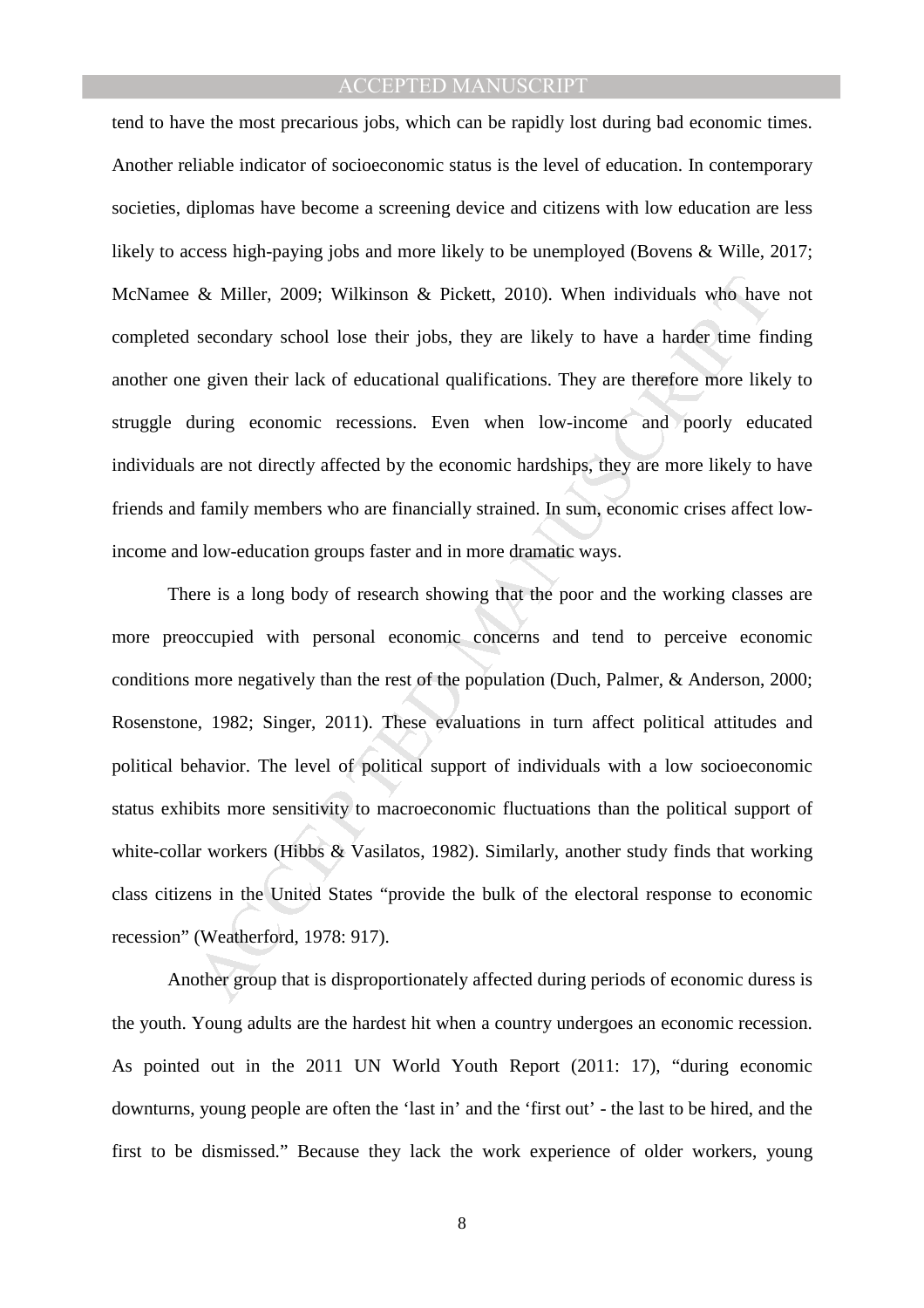individuals have a much harder time finding a sustainable income in the formal economy during economic recessions. As a result, many young voters become discouraged and drop out of the formal job market altogether (UN, 2011). Similarly, several studies analyzing the impact of the recent global financial crisis on the youth show that young people are much more vulnerable to the effects of the crisis. Young people are the most likely to be incomepoor and they are disproportionately vulnerable to lay-offs (Junankar, 2014; Marcus & Gavrilovic, 2010; Verick, 2009). All this suggests that negative macroeconomic fluctuations might produce more anxiety among young voters than among other age groups.

erable to the effects of the crisis. Young people are the most likely to be inc<br>they are disproportionately vulnerable to lay-offs (Junankar, 2014; Marcu<br>2010; Verick, 2009). All this suggests that negative macroeconomic f In sum, we know that low-income, poorly educated, and young individuals are more likely to suffer negative consequences (e.g. lose their jobs) during periods of economic duress. But, are these sociodemographic groups more or less likely to vote during an economic downturn? As we discussed in the previous section, there are competing theories regarding the impact of a bad economy on electoral participation. The 'withdrawal' hypothesis holds that citizens are demobilized during economic recessions because they are preoccupied with providing for their basic needs and do not want to spend their scarce resources on remote concerns such as politics (Rosenstone, 1982). If this argument is correct, we should see a stronger demobilization effect among the youth and individuals with a low socioeconomic status. In fact, while the middle classes and the highly educated segments of society might survive an economic recession relatively unscathed, the youth and the poor might suffer the consequences of macroeconomic downturns more rapidly and more acutely. This discussion yields the following ('withdrawal') hypothesis.

Hypothesis 1: Economic downturns lead to a *decrease* in the level of electoral participation of individuals in a situation of economic vulnerability (young and low SES)

The 'withdrawal' hypothesis is not entirely convincing. It is well-known that voting is the most common and the least demanding political action (Dalton, Scarrow, & Cain, 2005;

9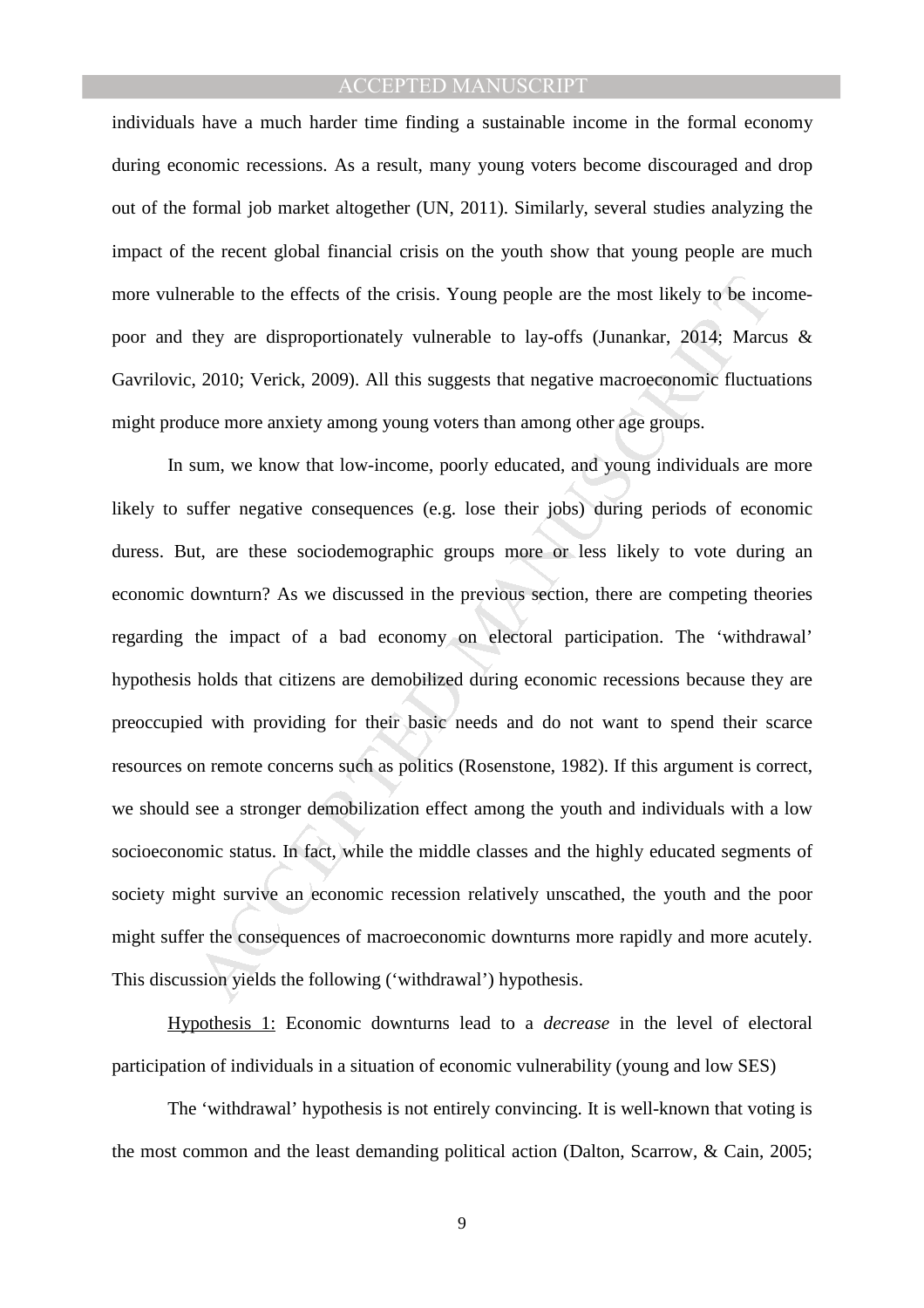Milbrath, 1965; Teorell, Sum, & Tobiasen, 2007; Verba, Schlozman, & Brady, 1995). Participating in elections requires fewer resources (in terms of time, economic, and cognitive resources) than engaging in other political actions, such as contacting politicians or working for a political party (Burns, Schlozman, & Verba, 2001). If voting is a political action that does not demand many resources, the argument that economic hardships depress participation because they reduce available resources is not convincing.

emand many resources, the argument that economic hardships depress particip<br>by reduce available resources is not convincing.<br>
favor a 'mobilization' argument which suggests that, on the contrary, citizens<br>
gy periods of ec We favor a 'mobilization' argument which suggests that, on the contrary, citizens vote more during periods of economic duress because they want to express their frustration and sanction the incumbent government. If this hypothesis is correct, the mobilization effect should also be particularly strong for individuals who are more exposed to the negative consequences of an economic downturn. Individuals in a situation of economic vulnerability might have more intense grievances against the incumbent government. This, in turn, might mobilize them to participate in the political arena in both conventional and unconventional ways (Kern et al., 2015). This is the second ('mobilization') hypothesis of the paper.

Hypothesis 2: Economic downturns lead to an *increase* in the level of electoral participation of individuals in a situation of economic vulnerability (young and low SES)

## **3.2. Economic downturns, structural factors, and electoral participation**

The hypotheses outlined above assume that the effects of an economic downturn on the electoral participation of young and low-SES voters is homogeneous across different contexts. In this section, we relax this assumption and argue that the impact of macroeconomic conditions on electoral participation is further conditioned by two structural factors: welfare spending and the integration of a country's economy in the global economy.

We postulate that individuals with a low socioeconomic status and young people are more likely to suffer the negative consequences of an economic downturn when they live in countries that have less generous welfare protections. When welfare spending is low, the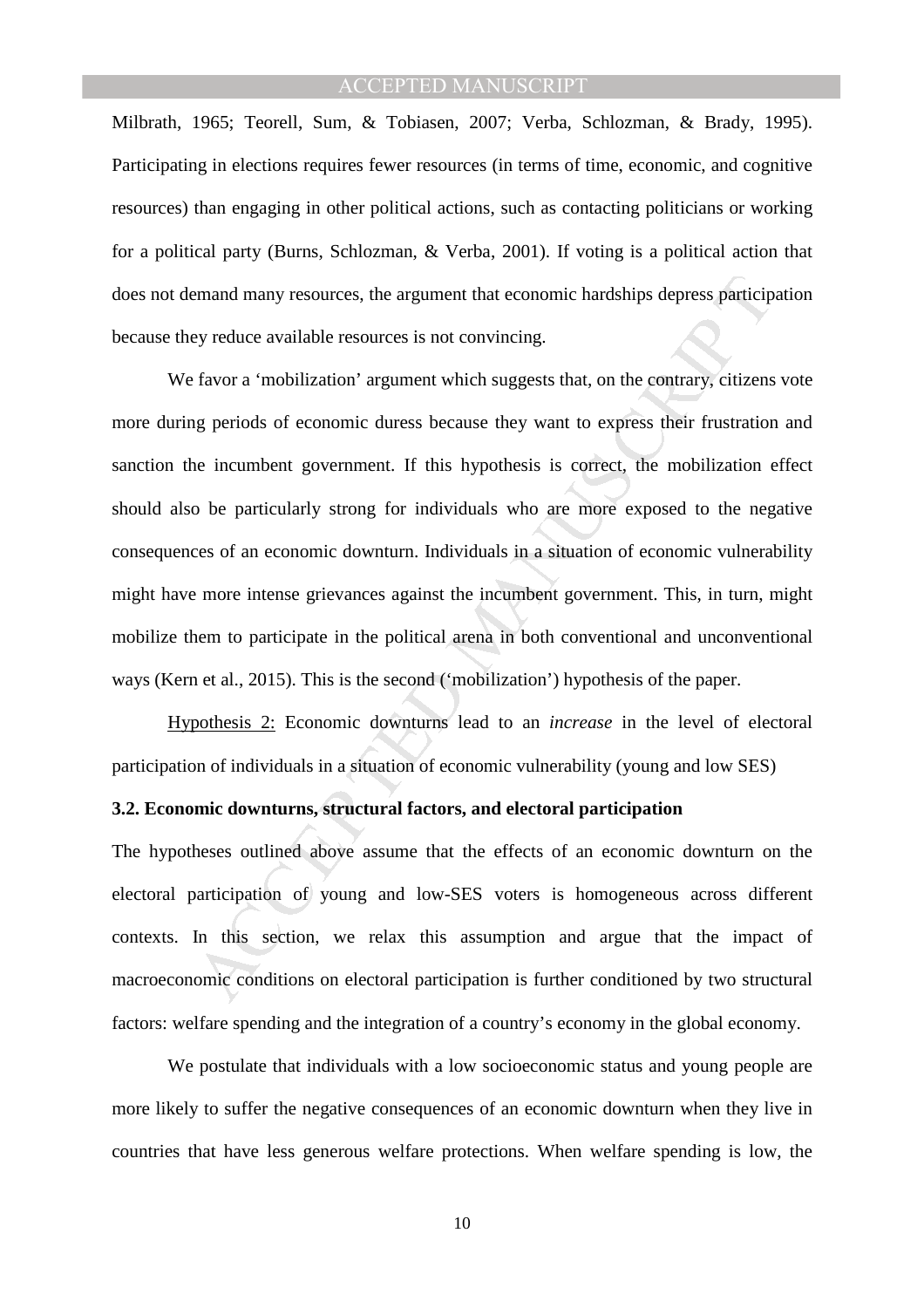e stakes of macroeconomic fluctuations are much higher. This argument is interestical framework developed by Ragsdale and Rusk (2017) to explain hot deconomic environment affects turnout. These scholars argue that high lev youth and lower-income groups are not protected against the effects of economic downturns. According to Radcliff (1992: 446), "in the absence of security programs, the potential human costs of poor economic performance are much greater." We therefore expect economic dislocations to have a stronger mobilizing effect in countries with weaker welfare programs because the stakes of macroeconomic fluctuations are much higher. This argument is in line with the theoretical framework developed by Ragsdale and Rusk (2017) to explain how the political and economic environment affects turnout. These scholars argue that high levels of external uncertainty (i.e. economic and political "crises that jar the ordinary course of events") lead people who would otherwise abstain to pay more attention to the electoral contest and vote. Since the stakes are higher, individuals want to make sure that they vote for the candidates or parties that will effectively address the external uncertainty. On the contrary, economic recessions in countries with more developed welfare programs should not lead to an increase in the electoral participation of young and low-income citizens (Lavezzolo, 2008; Pacek & Radcliff, 1995; Radcliff, 1992).

 A second structural factor that is key in our theoretical framework is exposure to the world economy (i.e. globalization). We rely mainly on Hellwig's arguments regarding the impact of globalization on the "room to maneuver" of national governments in the economic arena (Hellwig, 2015). Hellwig demonstrates that in more globalized economies voters are more likely to attribute responsibility for economic fluctuations at home to external economic shocks. Since they tend not to blame national governments for economic problems, citizens in more globalized settings are also less likely to sanction incumbents for economic downturns (Hellwig, 2008, 2015; Hellwig & Samuels, 2007). This has important implications for our study because it might affect the motivation to participate in elections during periods of economic duress. In countries that are less well integrated into the global economy, younger and low-SES citizens tend to blame the government for economic hardships and are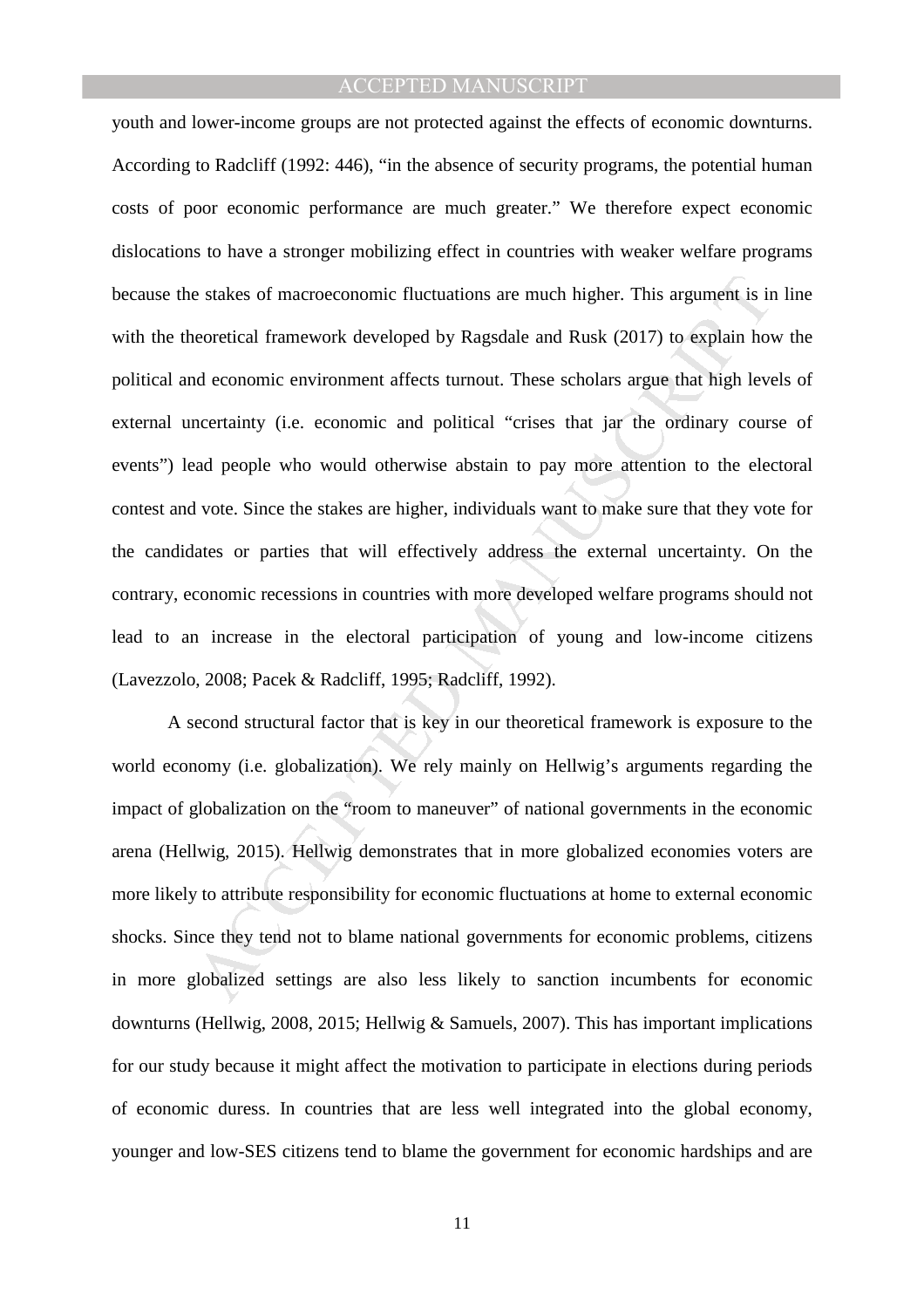more likely to go to the polls to sanction the poor performance of the incumbent government. On the contrary, an economic downturn in more globalized countries should have a much smaller impact on citizens' turnout rate. The theoretical discussion in this section yields the following hypotheses:

Hypothesis 3: Economic downturns are more likely to lead to an increase in the level of electoral participation of individuals in a situation of economic vulnerability (young and low SES) *in countries with low welfare spending*.

Hypothesis 4: Economic downturns are more likely to lead to an increase in the level of electoral participation of individuals in a situation of economic vulnerability (young and low SES) *in countries with less globalized economies*.

#### **4. Data and methods**

pothesis 3: Economic downturns are more likely to lead to an increase in the electoral participation of individuals in a situation of economic vulneral ung and low SES) *in countries with low welfare spending*.<br>
pothesis 4 We study the effect of macroeconomic adversity on voter turnout using cross sectional data for 44 countries in Africa, Asia, Europe, and Latin America.<sup>1</sup> In particular, we examine the relation between economic hardships and voter turnout in presidential and legislative elections across countries between 1996 and 2013, and investigate how individual-level attributes and two structural factors (welfare spending and globalization) shape the effect of economic adversity on electoral participation. We rely on individual-level and macro-level data on voting, socio-demographic, and macroeconomic variables provided by the *Comparative Study of Electoral Systems (CSES).* This research initiative is coordinated by the *Center for Political Studies* and the *GESIS - Leibniz Institute for the Social Sciences*, and brings together first-hand data from election study teams from around the world. The CSES dataset offers high-quality information about public opinion, vote choice, citizens' attitudes, standardized sociodemographic measures, and turnout. The dataset also includes information about macroeconomic performance and human development at the country level. As will be

<sup>&</sup>lt;sup>1</sup> The list of countries and elections in the sample is presented in Table A1 in the online Appendix.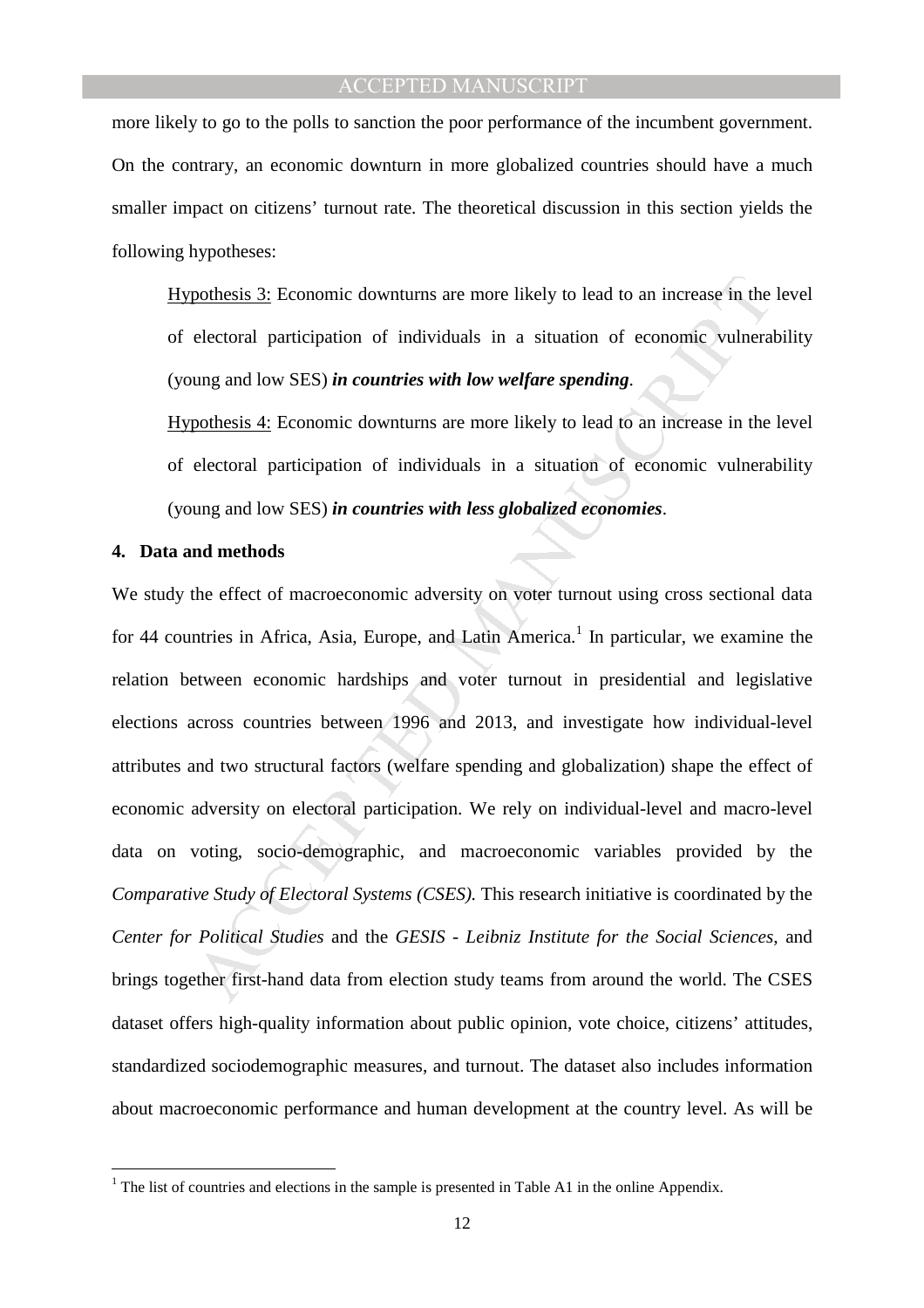detailed below, we complement these data with institutional and contextual information from a variety of datasets. To examine our argument, we estimate a number of hierarchical linear models (HLM) to account for the layered structure of the data.

#### **4.1. Dependent variable: electoral participation**

This paper analyzes the effect of fluctuations in economic growth and unemployment on the individual propensity to participate in elections. The main dependent variable is reported turnout in the last national elections (presidential or parliamentary). We use a dichotomous measure of electoral participation in the last national elections (0: no, did not vote; 1: yes, did vote).

ndent variable: electoral participation<br>
analyzes the effect of fluctuations in economic growth and unemployment o<br>
propensity to participate in elections. The main dependent variable is rep<br>
the last national elections (p Although over-reporting turnout may be a problem (Granberg & Holmberg, 1991; Swaddle & Heath, 1989), in this article, we follow conventional practice and analyze reported turnout. Almost all cross-national studies of electoral participation at the individual level including all the works cited in this article - use surveys and analyze reported turnout, because these are the data available. A recent study of the determinants of electoral participation using reported and validated vote in the United States suggests that it is not problematic to use reported turnout because explanatory factors behave similarly in validated and reported turnout models (Achen & Blais, 2016). Using reported turnout would be problematic for our purposes if respondents' inclination to lie about their turnout decisions varied with macroeconomic fluctuations, but there are no valid theoretical reasons to support that possibility.

Validated turnout data only exists for a few elections in five countries: New Zealand, Norway, United Kingdom, United States, and Sweden (Karp & Brockington, 2005). Unfortunately, these national election studies use different measures of the key variables in our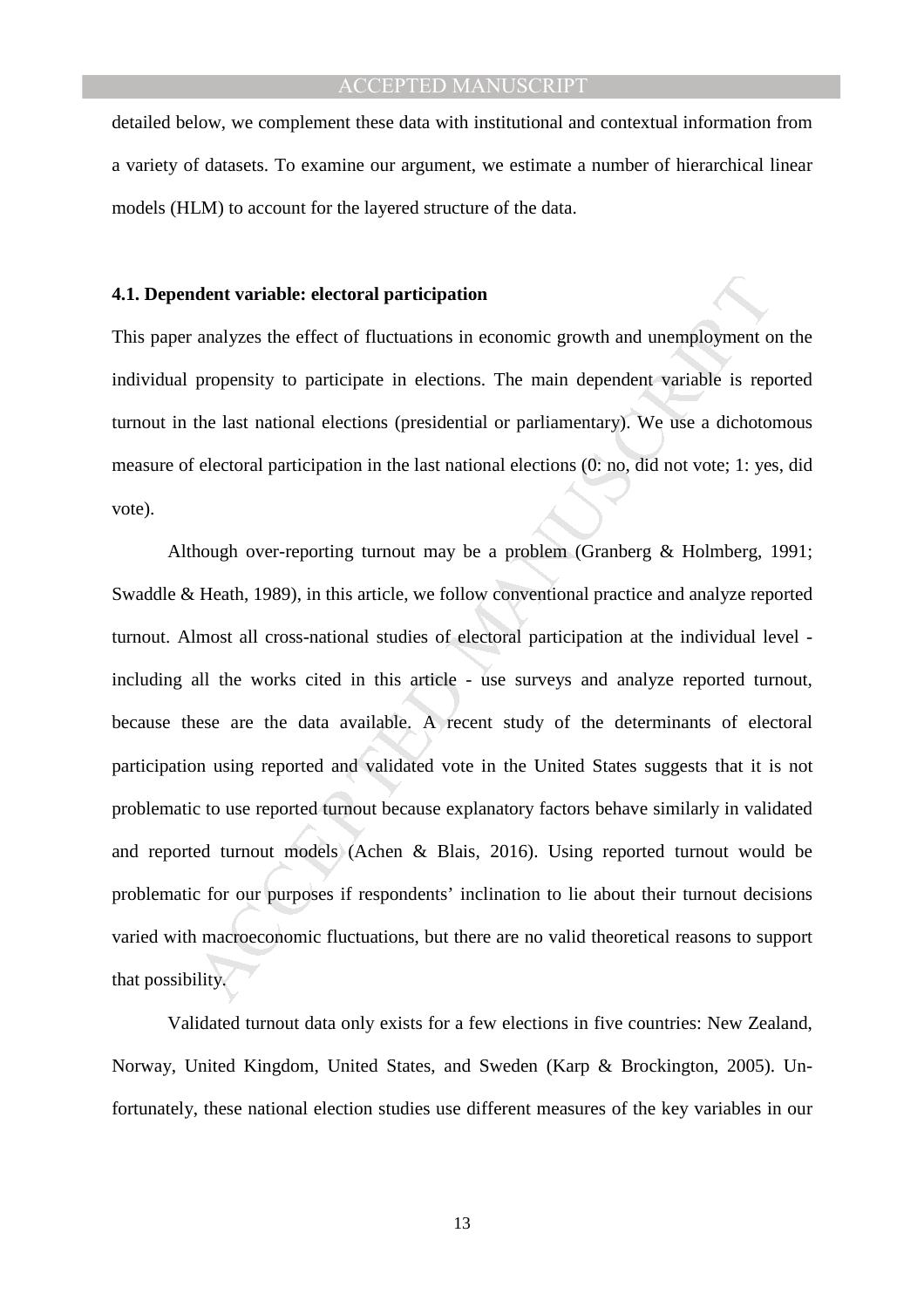analysis (i.e. education and income) so it was impossible to construct a merged database to analyze the impact of economic hardships in these countries.

#### **4.2. Independent variables**

 $\overline{a}$ 

economic duress shape the electoral participation of the youth and individuals<br>beconomic status. We measure macroeconomic fluctuations by using two con<br>the economic growth rate and change in unemployment.<sup>2</sup> These data<br>com The main independent variable in our analysis is *economic adversity*. We postulate that periods of economic duress shape the electoral participation of the youth and individuals with a low socioeconomic status. We measure macroeconomic fluctuations by using two common indicators: the economic growth rate and change in unemployment.<sup>2</sup> These data were obtained from the World Bank Indicators. To eliminate endogeneity concerns and to allow for information processing, the macroeconomic indicators in the model are lagged one year (Hellwig, 2015; Murillo & Visconti, 2017; Pacek et al., 2009). Due to space constraints, we focus mainly on the results of the unemployment models in the paper; but the growth models produce similar results and are discussed briefly in section 5.3. below.

The two key contextual predictors in our model are a measure of *globalization* and a measure of *welfare spending*. To capture how inserted a country's economy is in the global economy, we use Dreher's (2006) index of an economy's objective level of exposure to world markets (KOF index of globalization). This indicator combines information on foreign direct investment, foreign trade in goods and services, portfolio investment, and income payment to foreign nationals. Welfare spending is captured through a welfare effort variable which measures social transfers as the after-tax change in the Gini coefficient (Solt, 2016).

Our model specifications also include a series of individual-level variables that comparative political behavior scholars have previously identified as strong predictors of electoral participation (Carreras & Castañeda-Angarita, 2014). In particular, we focus on the

<sup>2</sup> *Change* in unemployment is a better measure of economic fluctuations than the *level* of unemployment, and is often used in empirical analyses of the impact of macroeconomic changes on political engagement or vote choice (Arzheimer & Carter, 2006; Hernández & Kriesi, 2016; Kern et al., 2015). Using the level of unemployment is problematic in large cross-national analyses (including observations from different world regions) because differences in measurement and in the size of the informal sector might complicate direct comparisons between developed and developing economies.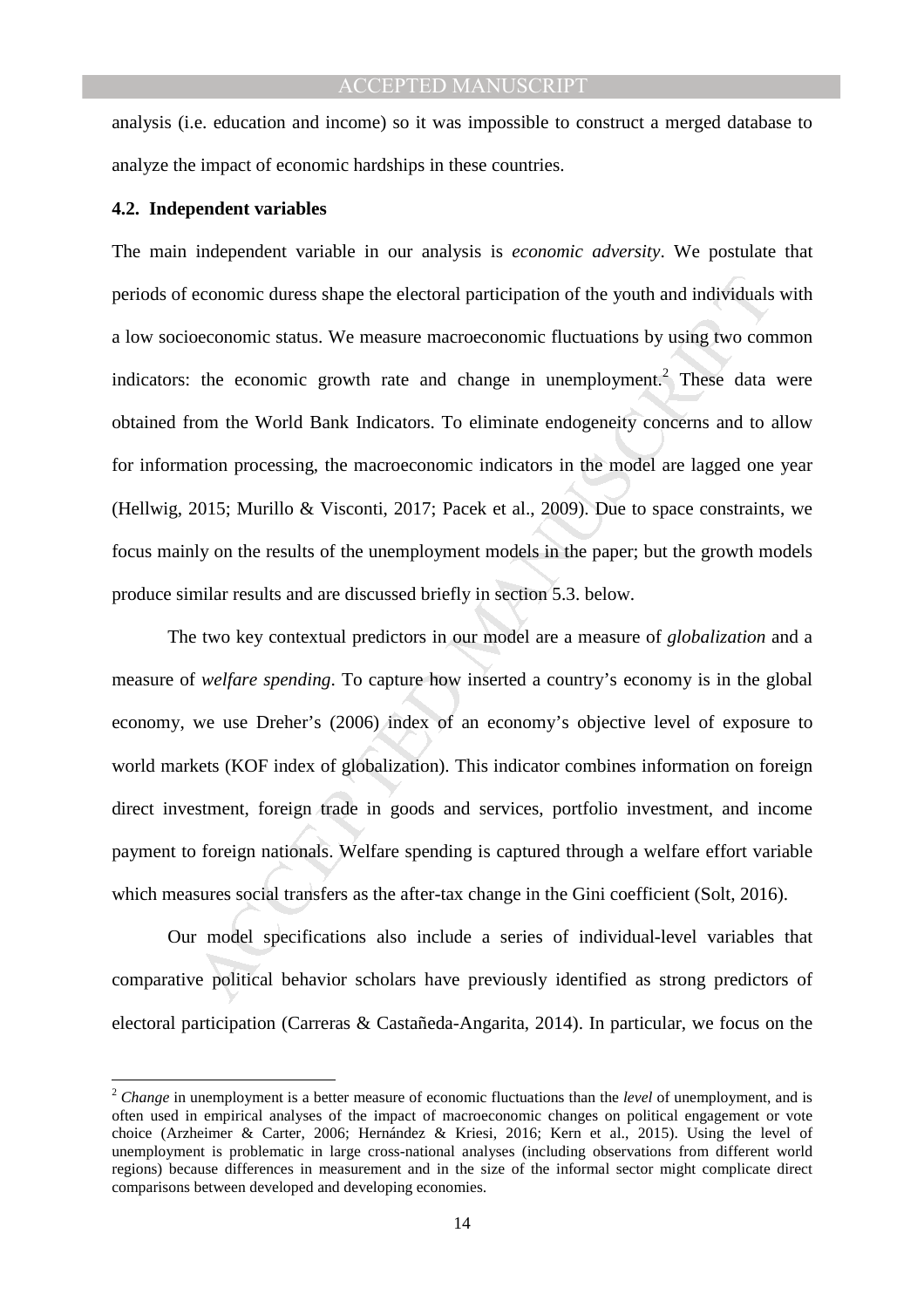individual factors that shape voters' resources and capacity to participate in the electoral process: age, gender (measured as a dummy variable with a value of 1 if the respondent is male), education (measured as a 1-8 scale where 1 is primary and 8 is post-graduate), household income (measured from the lowest household income quintile to the highest household income quintile), labor force status (measured as a dummy variable with value of 1 if the respondent is active in the labor market), and satisfaction with democracy (measured as a 1-4 scale from not satisfied to very satisfied). As in the case of the individual propensity to vote, for these individual level variables we rely on data provided by CSES.

income quintile), labor force status (measured as a dummy variable with value ondent is active in the labor market), and satisfaction with democracy (measur from not satisfied to very satisfied). As in the case of the indi Given the structure of our dataset and our methodological approach, we also include some country-level and election-level variables to control for relevant contextual factors. For the country-level of analysis, we control for institutional and economic predictors of voter turnout. Blais and Dobrzynska (1998) show that turnout is higher in more developed countries, so we include a logged measure of GDP per capita (obtained from the World Bank indicators). Many institutional factors can also influence electoral participation. In particular, it is well known that compulsory voting significantly increases electoral participation (Carlin & Love, 2015; Franklin, 2004; Hirczy, 1994). In our model, compulsory voting is measured as a dummy variable coded as 1 if voting is compulsory. The information to create this variable comes from the *International Institute for Democracy and Electoral Assistance*'s (IDEA) compulsory voting database. We also evaluate the effect of democratization on voter turnout by including a measure of the degree of democracy based on the Polity IV index.

For the election-level of analysis, we control for different types of elections. Previous research suggests that presidential and concurrent elections (i.e. when presidential and legislative contests occur simultaneously) should result in higher turnout rates (Carreras, 2018; Fornos et al., 2004). In order to test such effects, we include in our model two dummy variables 'presidential-only elections' and 'concurrent elections', and use 'legislative-only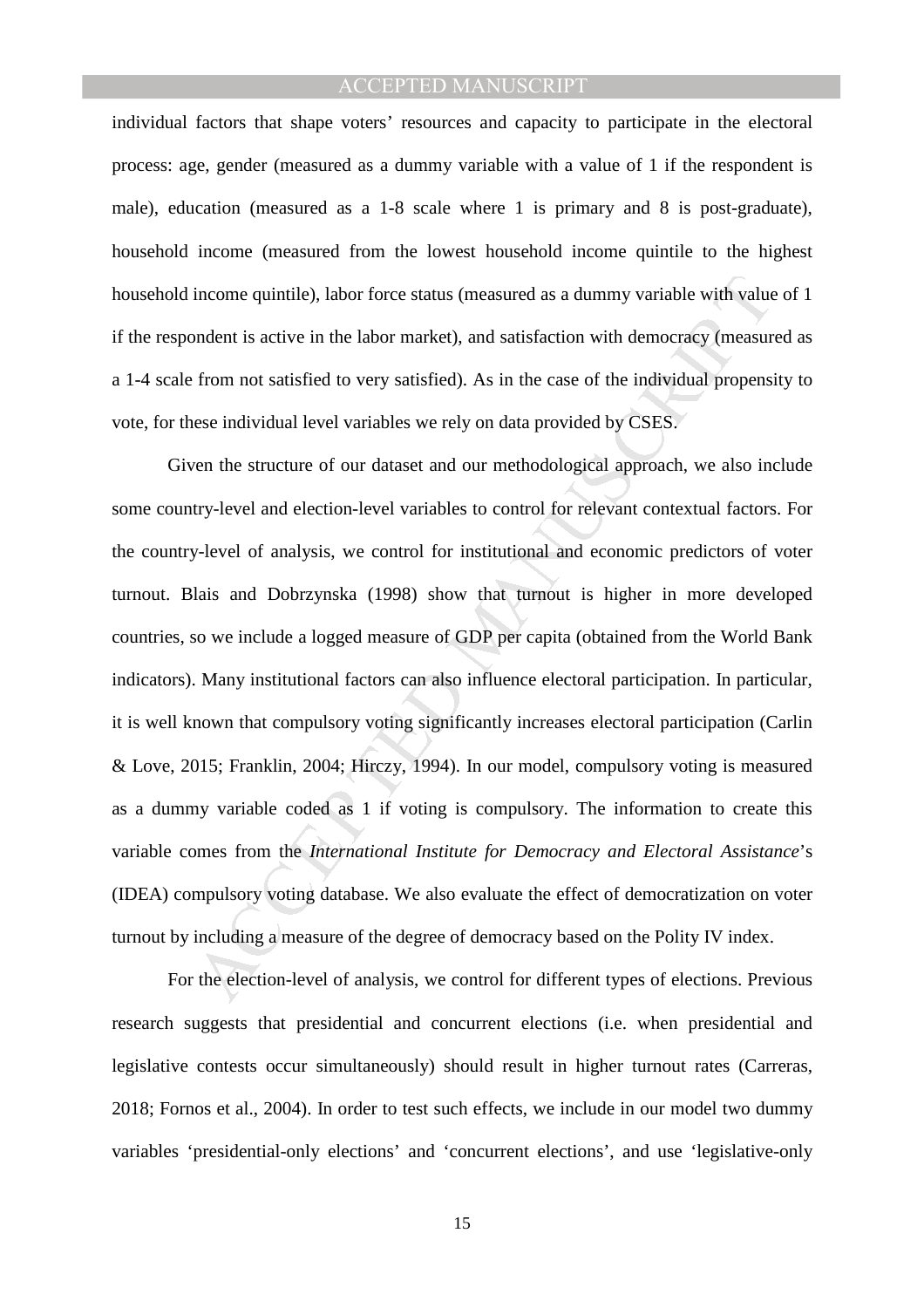elections' as the excluded baseline category. Finally, the electoral system might also affect voter turnout (Jackman, 1987; Powell, 1986) so we include a dummy variable coded as 1 where majoritarian electoral systems are in place. Data on electoral systems was extracted from the database on democratic electoral systems built by Bormann and Golder (2013).

#### **4.3. Method**

or hypotheses, we use a stratified sample of 44 countries and estimate a numb<br>mbining both aggregate and individual-level data (please see Table 1, and T<br>in the online Appendix). As mentioned above, our data has a hierarch To test our hypotheses, we use a stratified sample of 44 countries and estimate a number of models combining both aggregate and individual-level data (please see Table 1, and Tables A2 to A7 in the online Appendix). As mentioned above, our data has a hierarchical or clustered structure. In the pooled CSES dataset, for each country, there is information from various elections, and for each election, there is information on many individuals. Multilevel models have the advantage that separate residual components can be specified at each level, and therefore, they adjust for the correlation of these error components of the various levels when estimating the coefficients (Gelman & Hill, 2007; Steenbergen & Jones, 2002). In particular, we estimate a number of mixed-effects random intercept model specifications for binary responses (because voter turnout is coded as a dummy variable) in which the firstlevel are individual-level predictors, the second-level are election-level predictors, and the third-level are country-level predictors. Random intercept models are helpful for our analysis because they allow us to estimate separate intercepts for each level of the hierarchy (countrylevel and election-level), and consequently, we can account for country-specific and electionspecific factors that affect voter turnout (Gelman, 2006; Gelman & Hill, 2007). In these hierarchical models, the second level captures country characteristics that change over time, such as economic conditions, and the third level captures country factors that remain stable over time, such as compulsory voting.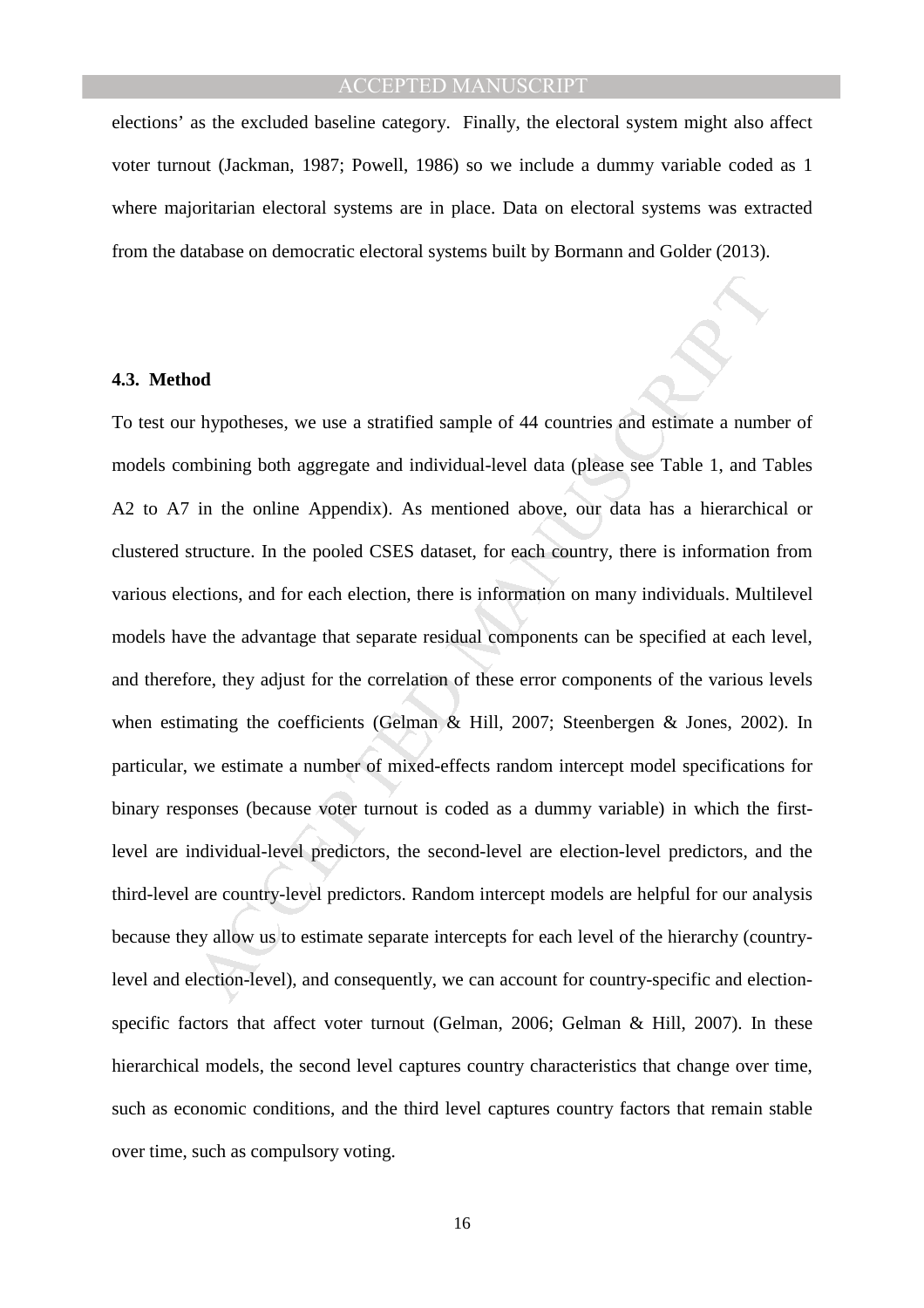We begin with a non-conditional, mixed-effects logistic model that evaluates the "mobilization-withdrawal" hypotheses by testing the possible effects of economic adversity on the likelihood of voting. In order to evaluate our conditional hypotheses (i.e. "mobilization-withdrawal" is conditional on objective individual attributes and structural factors), we estimate a number of conditional effects, mixed-effects logistic regression models.

#### **5. Findings**

#### **5.1. Non-conditional models**

is estimate a number of conditional effects, mixed-effects logistic regre<br>
graditional models<br>
essent the results of non-conditional models in Table 1. These models estimate<br>
conomic hardships on respondents' willingness t We first present the results of non-conditional models in Table 1. These models estimate the effect of economic hardships on respondents' willingness to vote. The estimates presented in Table 1 suggest that worsening economic conditions do not necessarily trigger electoral participation. In line with the findings of previous research (Blais & Dobrzynska, 1998; Fornos et al., 2004), the non-conditional effect of economic adversity on electoral participation is almost negligible (the coefficients for adverse macroeconomic conditions – economic growth and change in unemployment– are not statistically significant).

## [Table 1 here]

The estimated effects of the individual-level variables are quite consistent with the expectations of the literature on voter turnout. The estimates presented in Table 1 suggest that older, more educated, and economically active individuals are more likely to vote. The results also show that, as predicted by different theories of voter turnout, satisfaction with democracy is a positive and significant predictor of electoral participation. At the countrylevel, the non-conditional model suggests that the degree of democracy and GDP per capita are not strong predictors of individual willingness to vote. In other words, individuals in richer and more democratic countries are not necessarily more likely to participate in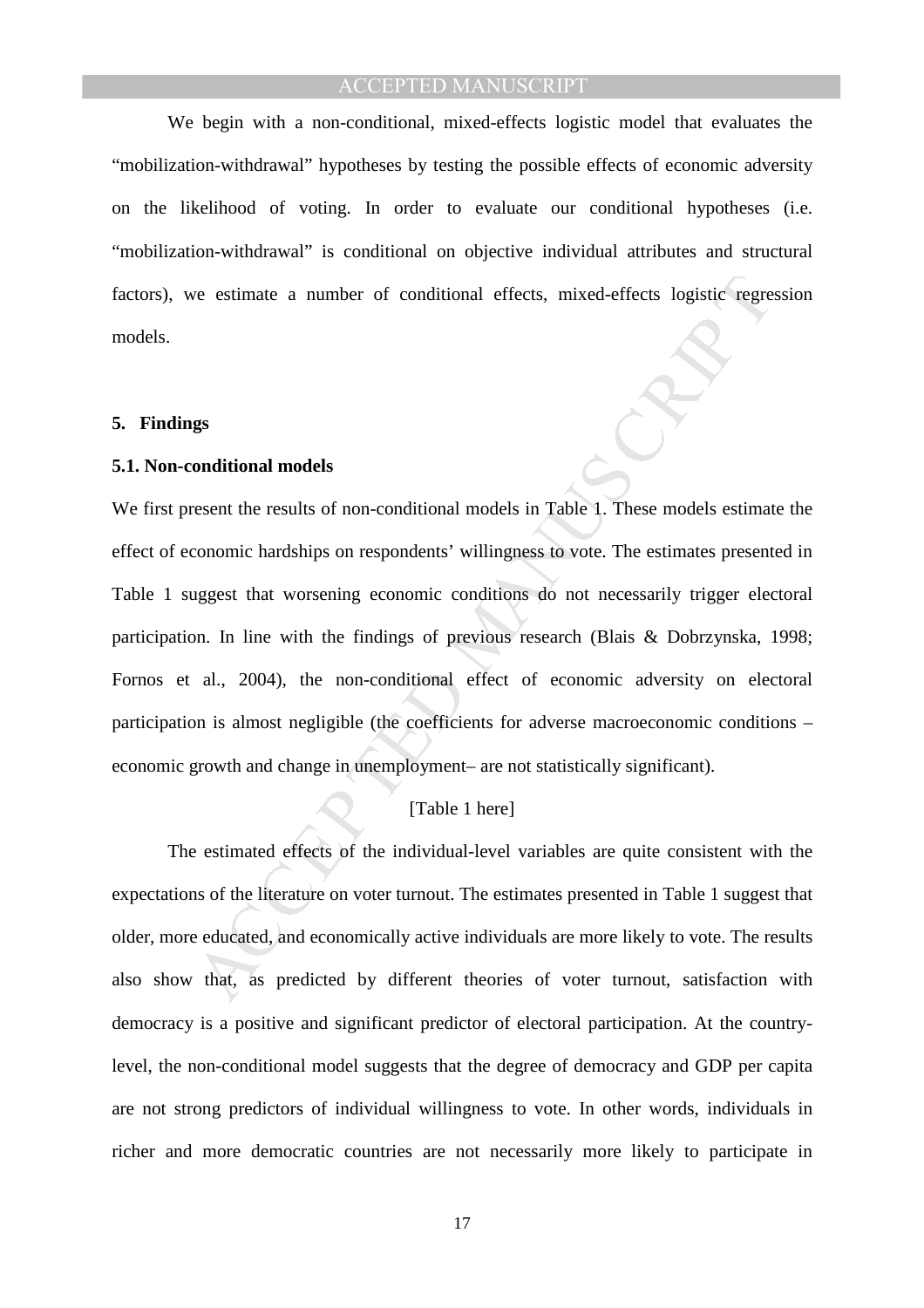elections. The model presented in Table 1 rather suggests that, at the country-level of analysis, institutional factors are better predictors of individual propensity to vote. For example, in line with the results of previous studies, the likelihood of voting is significantly higher in countries where voting is compulsory. At the election-level of analysis, our estimations suggest that individuals are more likely to vote in concurrent elections than in legislative-only or presidential-only elections.

#### **5.2. Heterogeneous effects**

s suggest that individuals are more likely to vote in concurrent elections the<br>only or presidential-only elections.<br>
Moreology of the computer and two structural factors: exposure to globaliz<br>
a lon individual-level autrib Our theoretical expectation is that the effect of economic adversity on voter turnout is conditional on individual-level attributes and two structural factors: exposure to globalization and welfare spending. In particular, we argue that the impact of macroeconomic downturns on citizens' electoral engagement is contingent on their sociodemographic characteristics. If periods of economic duress mobilize or demobilize voters, the effects should be stronger among citizens who are more vulnerable to economic adversity (i.e. the youth and individuals with low socioeconomic status). We start by testing the 'withdrawal' and 'mobilization' hypotheses focusing on these specific sociodemographic groups.

In order to test these conditional hypotheses, we estimate multilevel mixed-effects logistic regression models designed to evaluate how individuals' socio-demographic attributes (age, education, and income) shape their electoral response to worsening unemployment. Since we expect that the effect of economic downturns on electoral participation is stronger among the most vulnerable sociodemographic categories, our models include dummy variables to capture these groups (age category 18-24 to capture youth, lower income quintile to capture low income, and primary education to capture low education<sup>3</sup>)

<sup>&</sup>lt;sup>3</sup> The low-education dummy captures the first three categories of the 1-8 CSES education scale: no formal education, incomplete primary education, and complete primary education.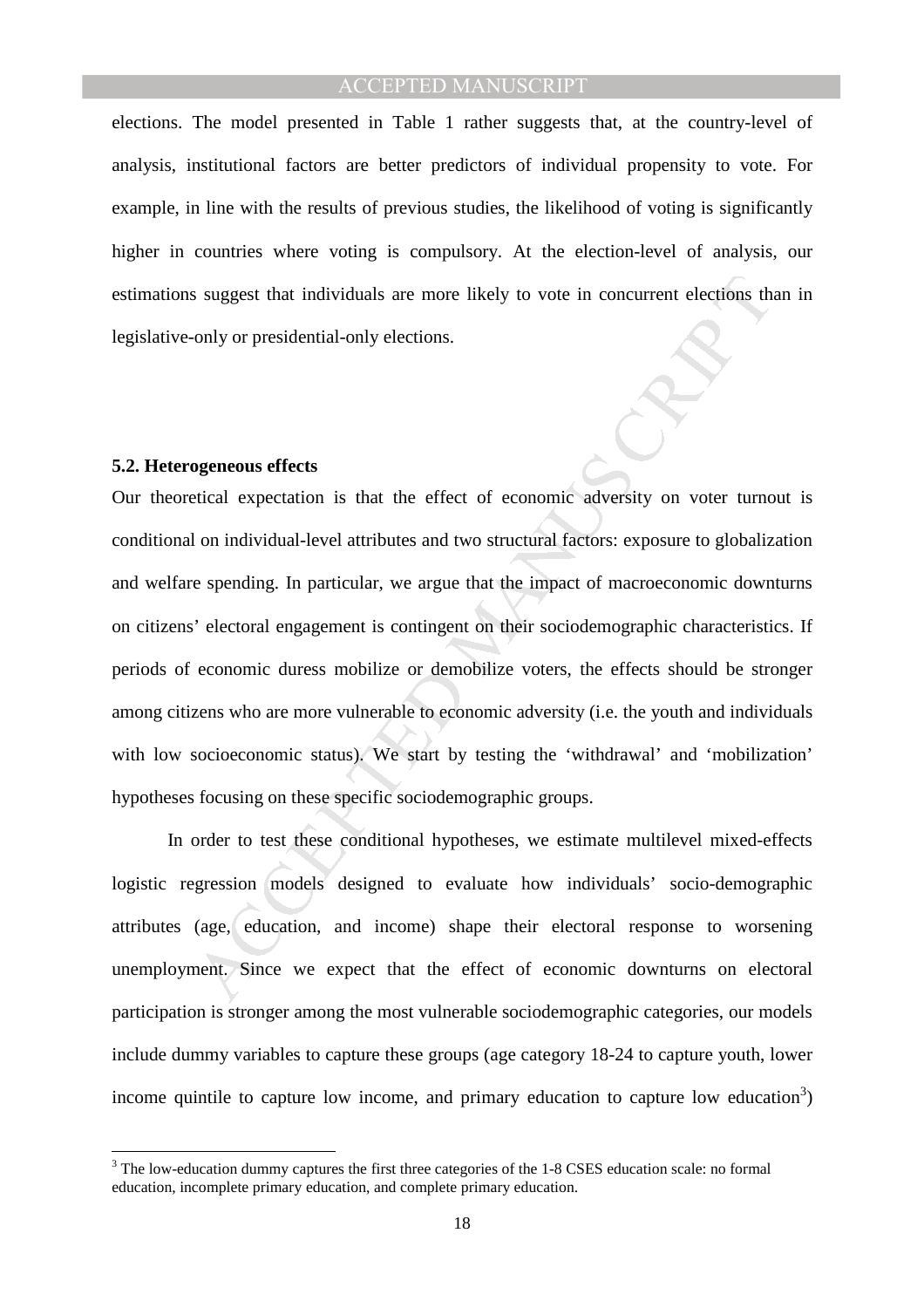rather than continuous variables measuring age, income, and education. In the first model presented in Tables A2-A7 in the Appendix, we include interaction terms between our measure of change in unemployment and vulnerable sociodemographic categories (youth, low education, and low income).

In line with our theoretical intuitions, the two-way interactions (low education\*∆ in unemployment, low income\* $\Delta$  in unemployment) in model 1 in Tables A2-A5 are statistically significant which suggests that economic crises have a more robust effect on the decision to turnout of individuals with a low socioeconomic status. By contrast, the two-way interactions youth\*∆ in unemployment are not statistically significant in Tables A6-A7. While the models show that young people are considerably less likely to vote than other age groups, this finding is not contingent on the macroeconomic situation before an election.

line with our theoretical intuitions, the two-way interactions (low education<sup>s</sup><br>nent, low income\* $\Delta$  in unemployment) in model 1 in Tables A2-A5<br>significant which suggests that economic crises have a more robust effect To have a better sense of the magnitude and the direction of the interactive effects of economic downturns on turnout, we estimated predicted probabilities of electoral participation for low-income (education) and high-income (education) respondents. The predicted probabilities are presented in Figures 1-2. These estimations show that citizens with a low socioeconomic status are more likely to vote as the level of unemployment increases. For instance, the predicted probability that citizens with a low level of education vote increases from 80% when the measure of change in unemployment is at its mean to 83% when there is a high increase in the level of unemployment  $(+2 S D)$ . The size of the effect is similar in the income models. As expected, the predicted probabilities also reveal that a change in the level of unemployment does not affect the turnout rate of individuals with a high-SES status.

#### [Figure 1 and 2 about here]

In sum, the results of these models suggest that periods of economic duress have a mobilization effect among the most vulnerable socioeconomic groups and no effect on the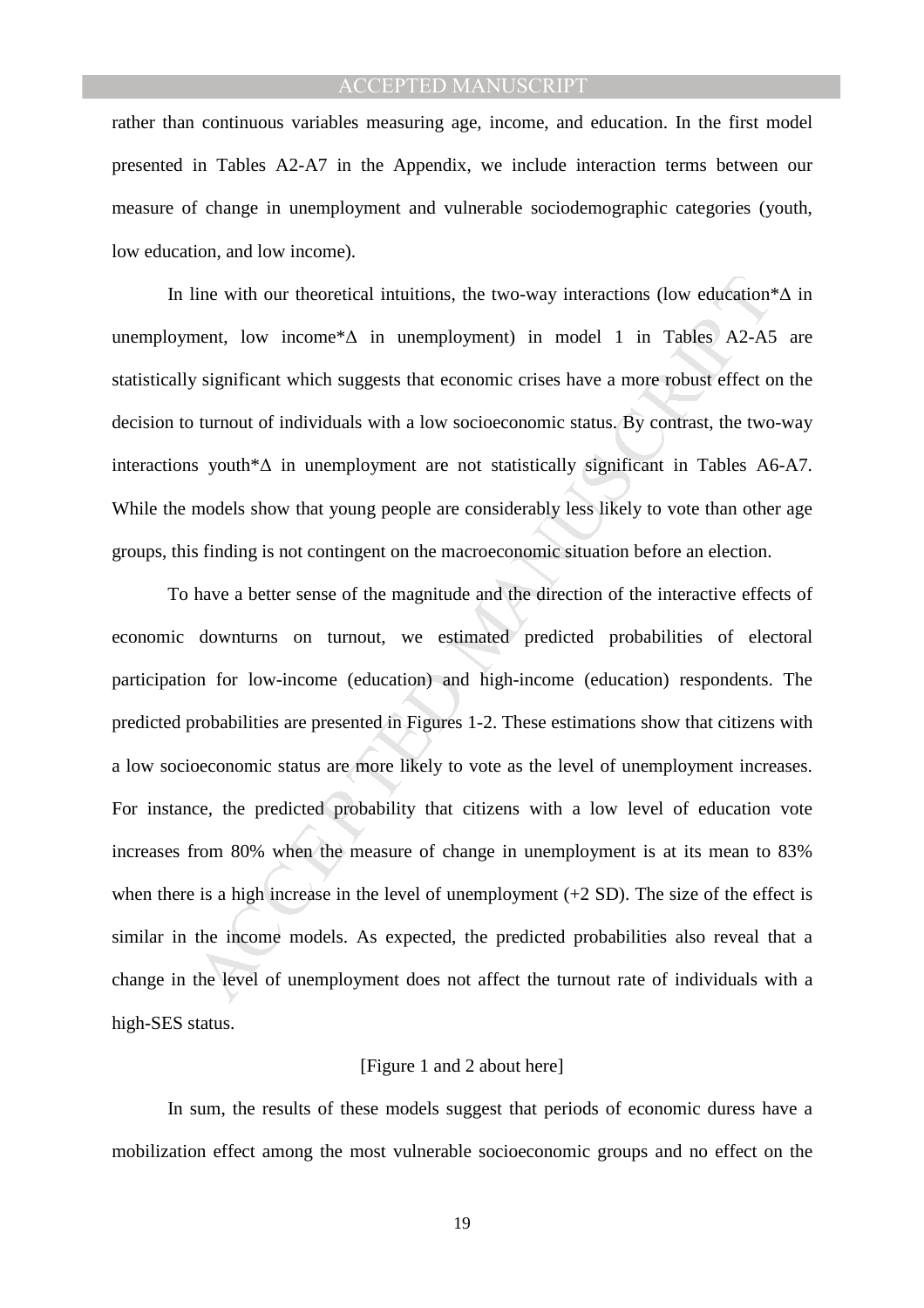electoral participation of high-SES individuals. We also hypothesized that the effects of economic downturns on the electoral participation of vulnerable populations are further conditioned by structural factors such as the integration of a country's economy in the global economy and welfare spending. In Tables A2 to A7, we also report the results of hierarchical models estimating the effect of economic growth on the electoral participation of young and low-SES individuals given different levels of exposure to globalization and different degrees of welfare protection. These models include three-way interactions to assess the empirical validity of these heterogeneous effects.

imating the effect of economic growth on the electoral participation of young<br>dividuals given different levels of exposure to globalization and different de<br>protection. These models include three-way interactions to assess The results of models 2 and 3 in Tables A2 to A5 suggest that the effects of economic adversity on the electoral participation of low-SES groups are indeed contingent on globalization and welfare spending. In fact, most of the three-way interactive terms are statistically significant and many of the two-way constitutive terms are also statistically significant. However, interpreting the coefficients of complex interactive models is challenging and several scholars suggest that the best way to observe interactive effects is to show them graphically presenting marginal effects or predicted probabilities (Brambor, Clark, & Golder, 2006; Hanmer & Kalkan, 2013).

Figures 3-4 show the predicted probabilities of electoral participation for low-income and low-education individuals at different levels of change in unemployment, welfare spending, and exposure to globalization. The predicted probabilities reveal that the mobilizing effect of macroeconomic downturns on the electoral participation of citizens with low income and low education is stronger in countries that are less exposed to globalization. In less globalized countries (-1 SD in the KOF globalization index), we see a steep increase in electoral participation among low-SES voters. In countries more exposed to globalization (+1 SD in the KOF globalization index), the line for low-income and low-education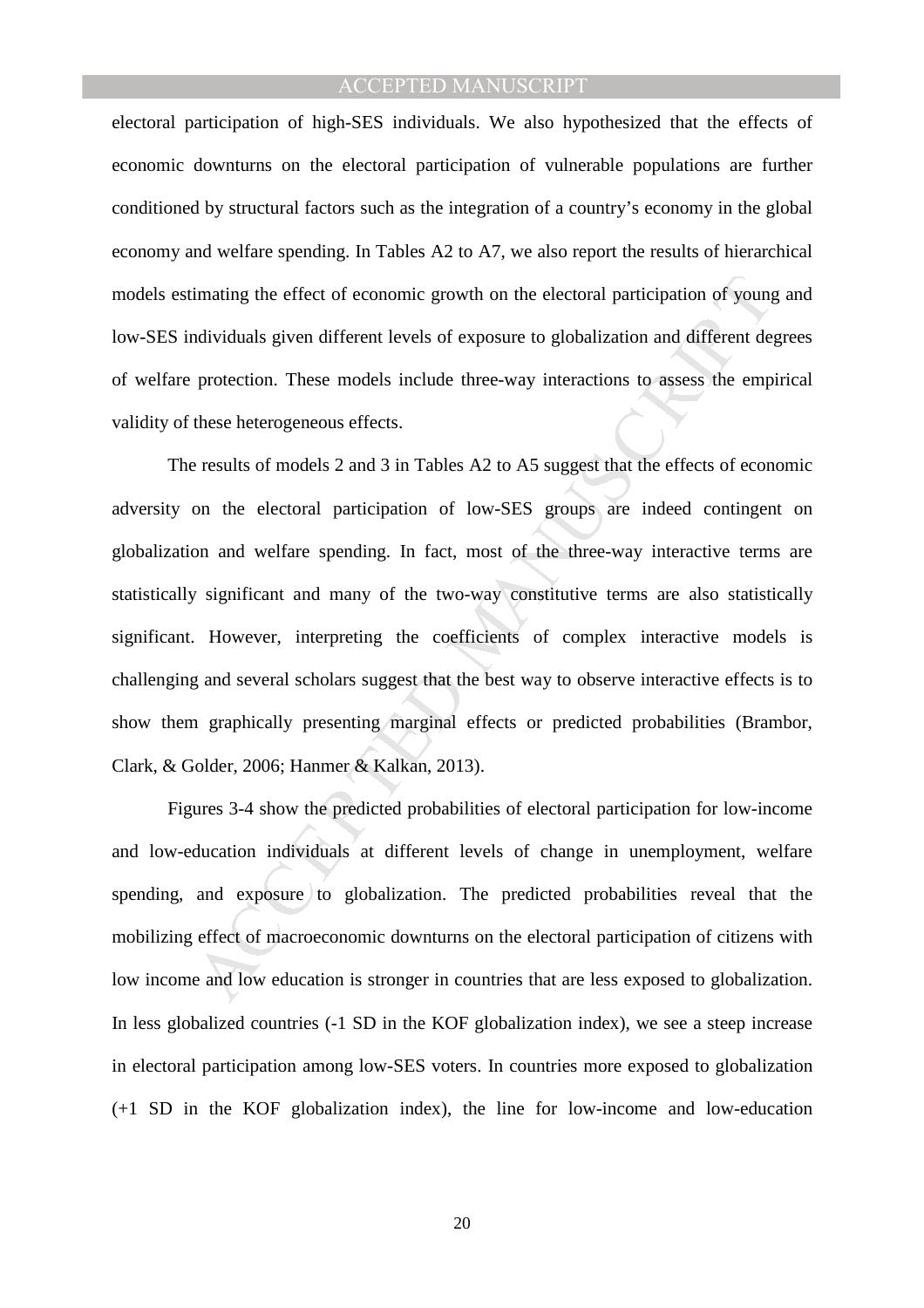respondents is almost flat and the confidence intervals are wider. This suggests that economic downturns do not influence electoral participation in those contexts.

#### [Figures 3-4 here]

The predicted probabilities presented in Figures 3-4 also show that low-SES citizens are more likely to vote when economic conditions are adverse if welfare policies are less generous. There is a clear increase in the predicted probability that low-income and loweducation citizens vote as unemployment goes up in countries with low welfare spending (-1 SD in welfare effort). By contrast, in generous welfare states (+1 SD in welfare effort) an increase in unemployment has no effect on the likelihood of voting of low-SES citizens.

ikely to vote when economic conditions are adverse if welfare policies are<br>There is a clear increase in the predicted probability that low-income and<br>citizens vote as unemployment goes up in countries with low welfare spen In line with our theoretical intuitions, an economic downturn does not influence the level of participation of high-income and well-educated voters. This is true regardless of contextual factors such as the level of globalization and welfare spending. These null effects can be observed in Figures A1-A2 in the online Appendix. An implication of the patterns reported in all these figures is that we should observe a decrease in the participation gap between low income (education) and high income (education) citizens in elections that take place during periods of economic duress in countries that are less inserted in the global economy and have less generous welfare state provisions. We estimated the contrasts between the predicted probability of voting of low-income and high-income citizens in less globalized settings and in countries with less generous welfare states. These estimations are reported in Figure  $5<sup>4</sup>$ . The results show that the size of the electoral participation gap between low-income and high-income citizens markedly decreases as unemployment goes up when elections take place in countries that are not well integrated into the global economy and in countries where welfare spending is low. During periods of severe economic downturn  $(+2)$ 

 $\overline{a}$ 

<sup>&</sup>lt;sup>4</sup> We also made similar estimations contrasting the predicted probability of electoral participation of loweducation and high-education voters in non-globalized settings and in countries with low welfare spending. The results are very similar and are reported in Figure A3 in the online Appendix.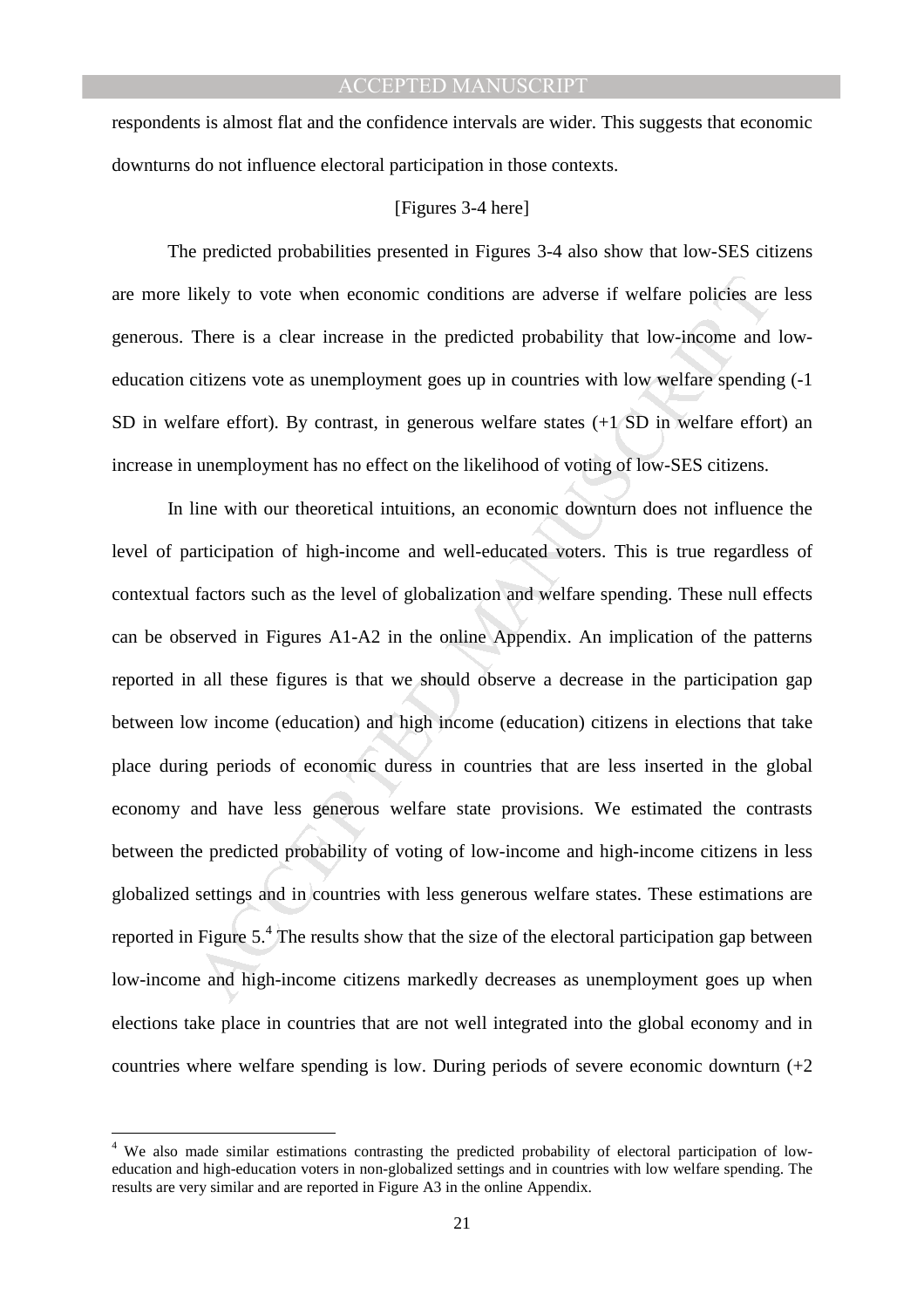SD in change in unemployment), the difference in electoral participation between poor and wealthy individuals is barely distinguishable from 0 (i.e. loses statistical significance).

#### [Figure 5 about here]

#### **5.3. Robustness models**

Macroeconomic fluctuations can be measured in different ways. While we use one of the most standard measures in this paper (change in the unemployment rate), we also replicate the models in Tables A2-A7 using an alternative indicator: the GDP growth rate. The results of these robustness models are presented in Tables A8-A13 and the predicted probabilities based on these models are shown in Figures A4-A7 in the online Appendix.

nomic fluctuations can be measured in different ways. While we use one of<br>and measures in this paper (change in the unemployment rate), we also repl<br>in Tables A2-A7 using an alternative indicator: the GDP growth rate. The The results are very similar to the ones reported above. First, there is little evidence suggesting that young voters shift their level of electoral participation as the economic situation worsens, regardless of the level of globalization and of how generous the welfare state is. Second, the two-way interaction terms low education\*GDP growth in Tables A10- A11 are statistically significant suggesting again that people who are not well educated are more likely to vote during periods of economic duress. One important difference is that these models do not show a similar effect for low-income individuals (the interaction terms low income\*growth in Tables A8-A9 are not statistically significant).

 However, the main finding of the paper (i.e. that low-SES respondents are mobilized during economic downturns in contexts of low globalization and low welfare spending) is robust to this alternative way of measuring macroeconomic fluctuations. The predicted probabilities reported in figures A4-A5 show that low-income and low-education voters tend to vote more during periods of slow or negative GDP growth in countries that are not well integrated into the global economy and in states that offer weak welfare provisions. This effect disappears in highly globalized economies and in strong welfare states. The contrasts of predicted probabilities reported in Figures A6-A7 again suggest that the gap in electoral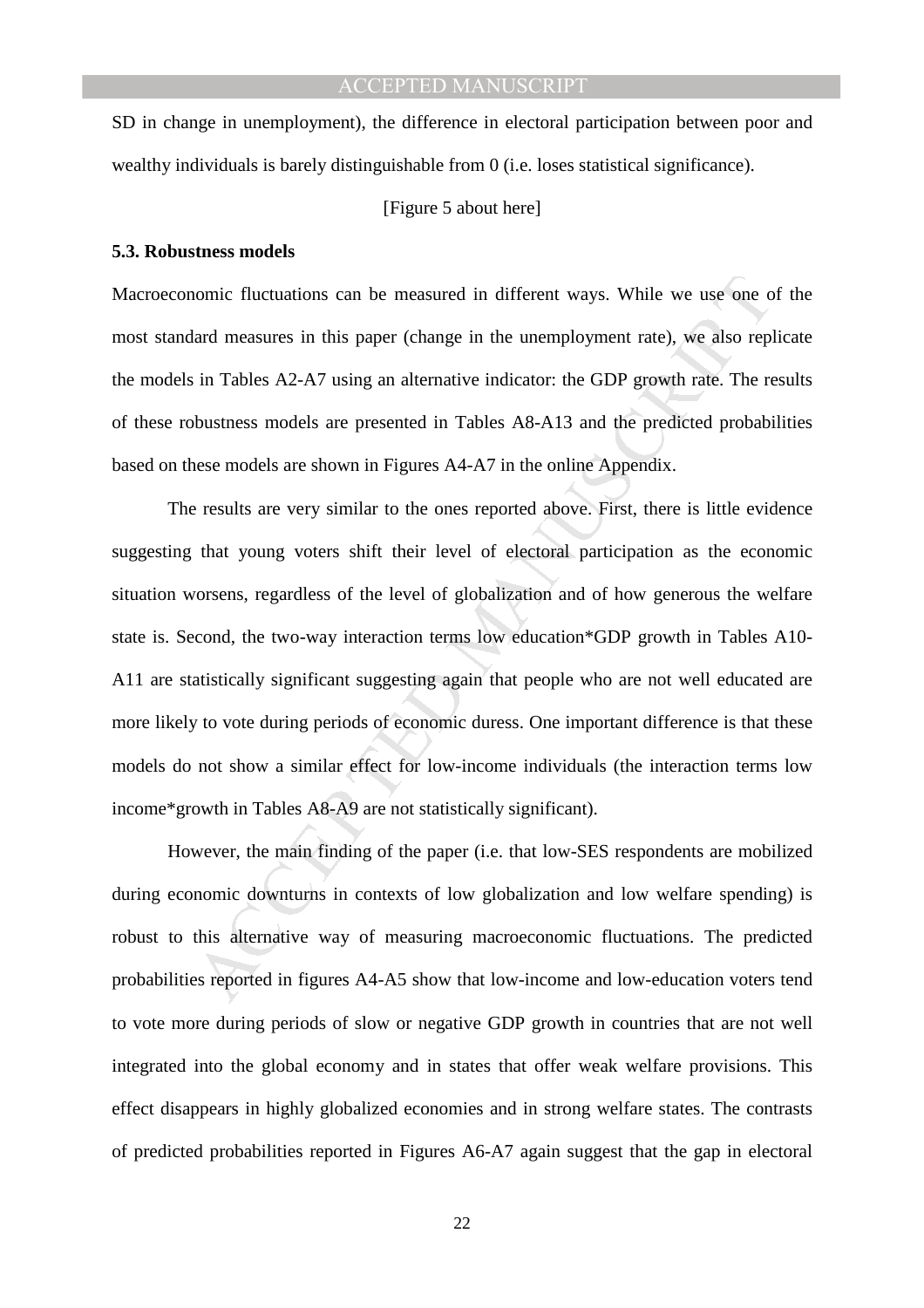participation between low-SES and high-SES respondents narrows during economic downturns in countries that are not well integrated into the global economy and in states where welfare spending is low.

 In sum, both the "growth" and the "change in unemployment" models show that the likelihood of turning out to vote of individuals with a low socioeconomic status is shaped more strongly by macroeconomic fluctuations. But the size of these effects is conditioned by two structural factors: welfare spending and globalization. Low-income and less educated voters are more likely to be mobilized during bad economic times when they live in countries with low welfare protections and in less globalized settings. On the contrary, economic downturns do not have an impact on the electoral participation of the same sociodemographic groups in more globalized countries and in generous welfare states.

#### **6. Concluding remarks**

of turning out to vote of individuals with a low socioeconomic status is shely by macroeconomic fluctuations. But the size of these effects is conditione ural factors: welfare spending and globalization. Low-income and les We have shown that the impact of economic hardships on electoral participation depends on individual attributes and structural factors. In other words, economic downturns have a stronger mobilizing effect on voters who are in a situation of economic and social vulnerability (in particular people with a low socioeconomic status) when they live in countries that are less globalized (i.e. less inserted in global markets) and in states that offer weaker welfare protections. In those settings, less educated and lower-income citizens suffer more acutely from the dislocations generated by an economic downturn and have a stronger incentive to sanction national governments for poor economic performance.

How do these findings fit into the broader literature on the link between economic downturns and electoral participation? As mentioned above, the existing literature has produced mixed (but mostly null) findings. Large cross-national analyzes have failed to find a consistent effect of macroeconomic fluctuations on aggregate turnout. This is puzzling from the perspective of the findings presented in this article. Since low-SES voters constitute a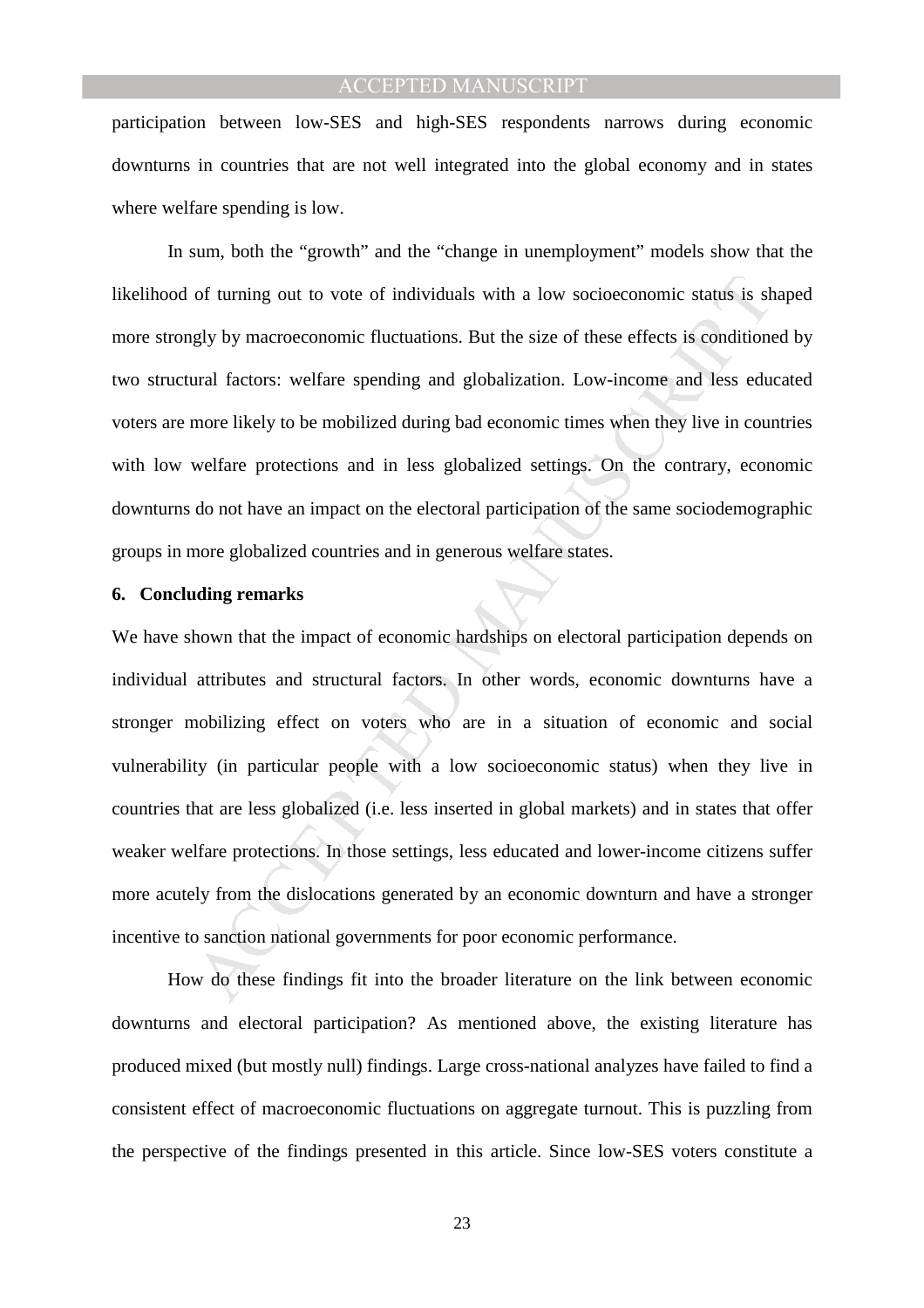articipate in elections when economic times are bad (Helgason & Mérola, 2008). It has also been shown that voters are more likely to abstain during econ if they have a hard time identifying the party responsible for the ec sizable group in all countries, we should still be able to observe an increase in turnout at the aggregate level during periods of economic duress. One possibility is that other groups in society demobilize during an economic crisis, leading to null results at the aggregate level. In fact, the literature has demonstrated that citizens who identify with the incumbent are less likely to participate in elections when economic times are bad (Helgason & Mérola, 2017; Tillman, 2008). It has also been shown that voters are more likely to abstain during economic downturns if they have a hard time identifying the party responsible for the economic problems (Rowe, 2015; Weschle, 2014). In parliamentary systems with multiparty coalitions, citizens might have a particularly hard time identifying who is to blame for an economic downturn. In sum, there are individual-level and contextual effects that might offset the mobilizing effect of economic downturns reported in this paper. This paper and the recent literature cited here suggest that the null effects in aggregate analyses should be interpreted cautiously. The lack of correlation between GDP growth and electoral participation at the aggregate level might hide sizable effects for particular sociodemographic groups in particular contexts; and those are the most theoretically interesting questions to address in future research.

One of the motivations of our paper was to assess the impact of economic adversity on the inequality of electoral participation between different sociodemographic groups. Although our paper confirms the unequal voice of different sociodemographic groups in contemporary democracies, the findings suggest that economic hardships produce a participatory boost precisely among the segments of society which are often ignored in the political arena during "normal" times. This is especially the case when these sociodemographic groups are not protected by generous welfare programs and when they live in countries that are relatively isolated from global markets. We are then less pessimistic regarding the lack of representation of low-income and low-education groups in a wide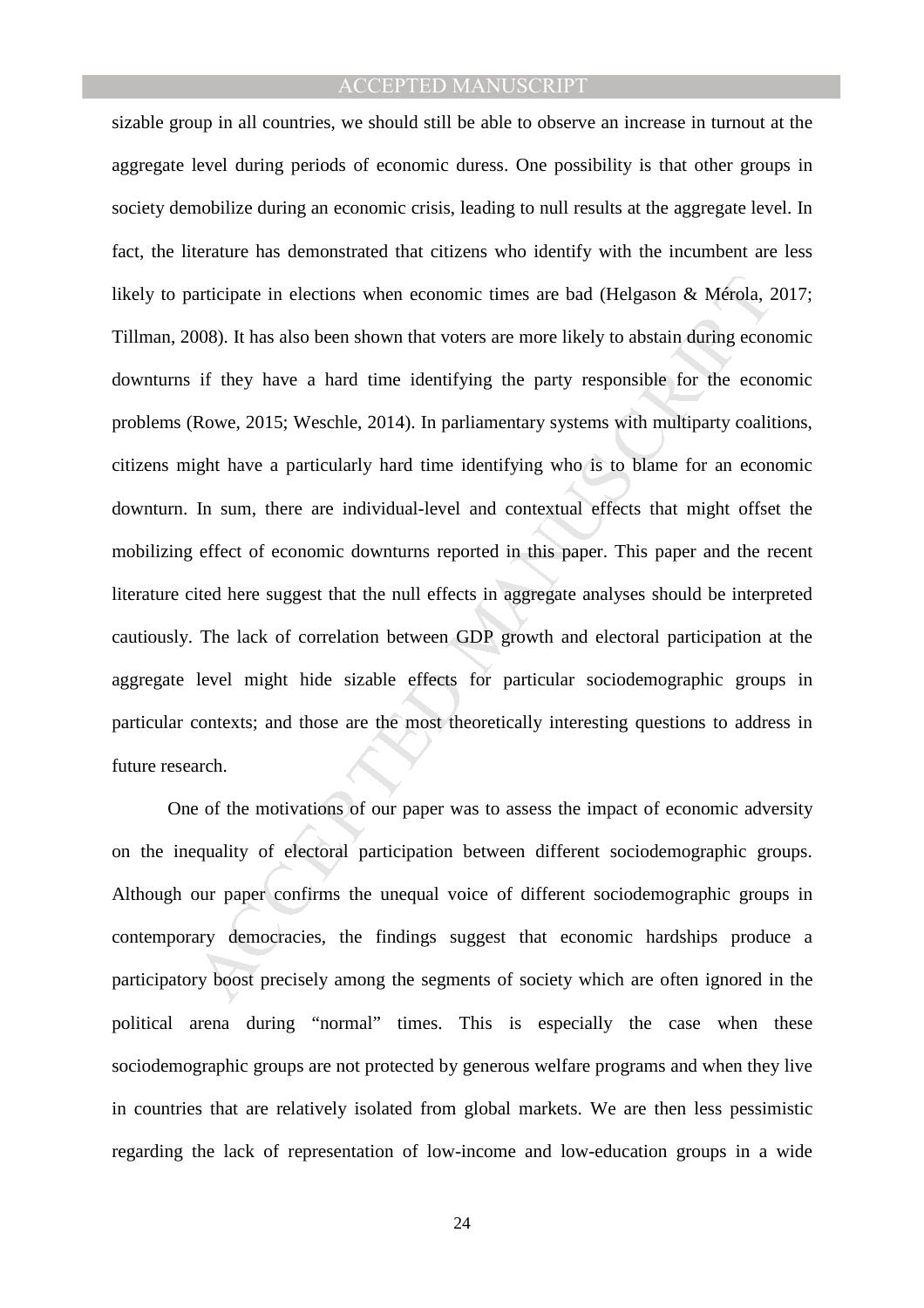variety of democratic systems. It appears that these groups tend to vote in greater numbers when it matters most to them.

d during an economic crisis even in less globalized settings and in countries<br>weak welfare protections? We contend that this result may be related to the<br>re generations are less likely to become politically active in conve An unexpected finding in this paper is that economic downturns do not lead to an increase in the level of electoral participation of young voters. Why do young citizens remain demobilized during an economic crisis even in less globalized settings and in countries that offer only weak welfare protections? We contend that this result may be related to the fact that younger generations are less likely to become politically active in conventional ways within formal institutional channels. Previous research has indeed shown that younger generations are more likely than other age groups to express their grievances in unconventional ways, such as street demonstrations (Dalton, 2011; Martin, 2012). While younger generations tend to distrust electoral politics, they are more ready to confront elites with demands from below (Dalton & Welzel, 2014). It is therefore possible that, among young citizens, the participation boost observed during economic downturns is expressed through participation in social movements and street demonstrations. These forms of political engagement allow participants to express their grievances in the public arena and to make direct demands on governmental institutions perceived as ineffective. There is significant anecdotal evidence showing that young people have joined social movements and mass demonstrations (such as the *Indignados* in Spain and the Occupy Wall Street movement in the United States) as a response to the last global recession in 2009. Future research should address this possibility in a more systematic way.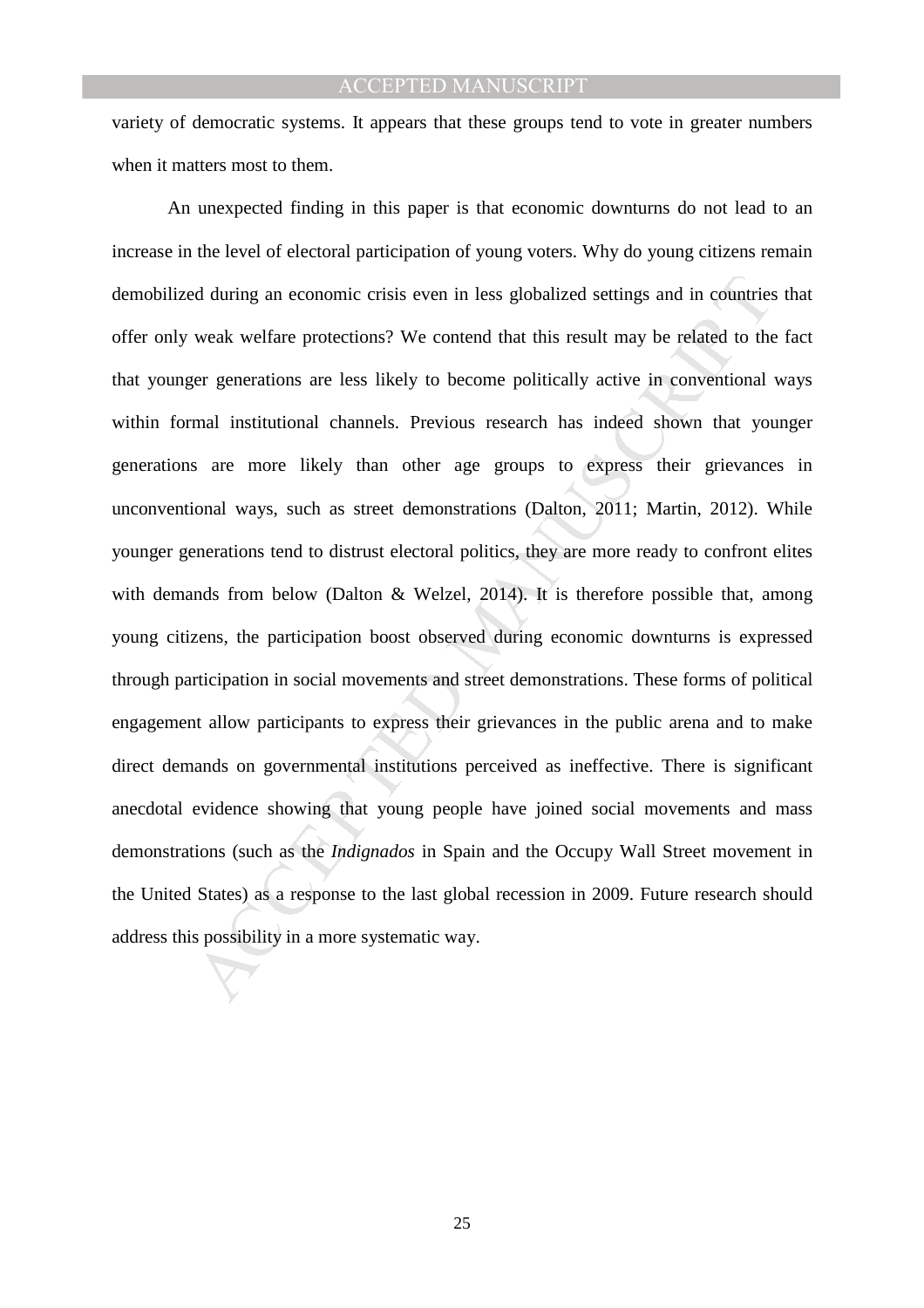#### **TABLES**

**Table 1.** Estimates for mixed-effects (multi-level), logistic, and non-conditional models for voter turnout

|                                                | (1)<br>Voter turnout<br>b/(se) | (2)<br>Voter turnout<br>b/(se) |
|------------------------------------------------|--------------------------------|--------------------------------|
|                                                |                                |                                |
|                                                |                                |                                |
| <b>MACROECONOMIC CONDITIONS</b>                |                                |                                |
|                                                | 0.069                          |                                |
| Change in unemployment rate                    |                                |                                |
| Lagged GDP growth                              | (0.28)                         | $-0.004$                       |
|                                                |                                |                                |
|                                                |                                | (0.02)                         |
| <b>INDIVIDUAL LEVEL</b>                        |                                |                                |
| Age (from young to old groups)                 | $0.383***$                     | $0.381***$                     |
|                                                | (0.01)                         | (0.01)                         |
| Education (from elementary to postgraduate)    | $0.198***$                     | $0.198***$                     |
|                                                | (0.00)                         | (0.01)                         |
| Gender (male $= 1$ )                           | $0.063***$                     | $0.065***$                     |
|                                                | (0.01)                         | (0.01)                         |
| In the labor market (yes $= 1$ )               | $0.094***$                     | $0.090***$                     |
|                                                | (0.02)                         | (0.02)                         |
| Satisfaction with democracy (from low to high) | $0.322***$                     | $0.325***$                     |
|                                                | (0.01)                         | (0.01)                         |
|                                                |                                |                                |
| <b>COUNTRY LEVEL</b>                           |                                |                                |
| Compulsory voting (yes = 1)                    | $0.645***$                     | $0.645***$                     |
|                                                | (0.24)                         | (0.24)                         |
| Level of democracy (Polity IV score)           | 0.140                          | 0.131                          |
|                                                | (0.13)                         | (0.13)                         |
| GDP per capita (log)                           | $-0.015$                       | $-0.008$                       |
|                                                | (0.12)                         | (0.12)                         |
| <b>ELECTION LEVEL</b>                          |                                |                                |
| Concurrent election ( $yes = 1$ )              | $0.852***$                     | $0.858***$                     |
|                                                | (0.28)                         | (0.29)                         |
| Presidential elections (yes = $1$ )            | 0.738                          | 0.741                          |
|                                                | (0.50)                         | (0.50)                         |
| Majoritarian election (yes = 1)                | 0.052                          | 0.049                          |
|                                                | (0.35)                         | (0.35)                         |
|                                                |                                |                                |
| Constant                                       | $-2.508*$                      | $-2.465*$                      |
|                                                | (1.22)                         | (1.20)                         |
| Level two (country) random effects             |                                |                                |
| Estimate                                       | $-0.579***$                    | $-0.587***$                    |
| Standard error                                 | (0.20)                         | (0.20)                         |
| Level three (election) random effects          |                                |                                |
| Estimate                                       | $-0.402***$                    | $-0.401***$                    |
|                                                |                                |                                |
| Standard error                                 | (0.10)                         | (0.10)                         |

p-values \* 0.10 \*\* 0.05 \*\*\* 0.01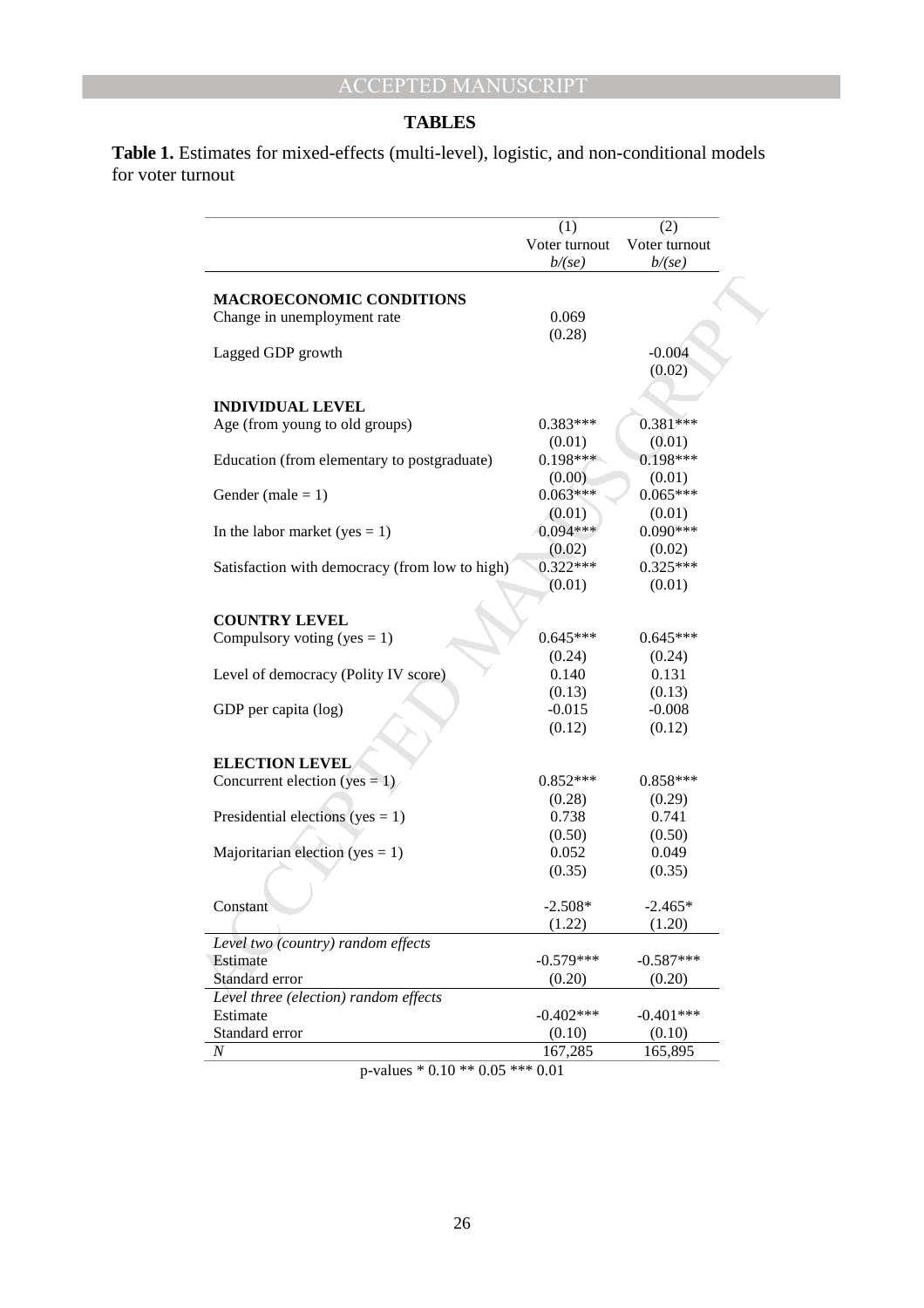## **FIGURES**





confidence intervals.

27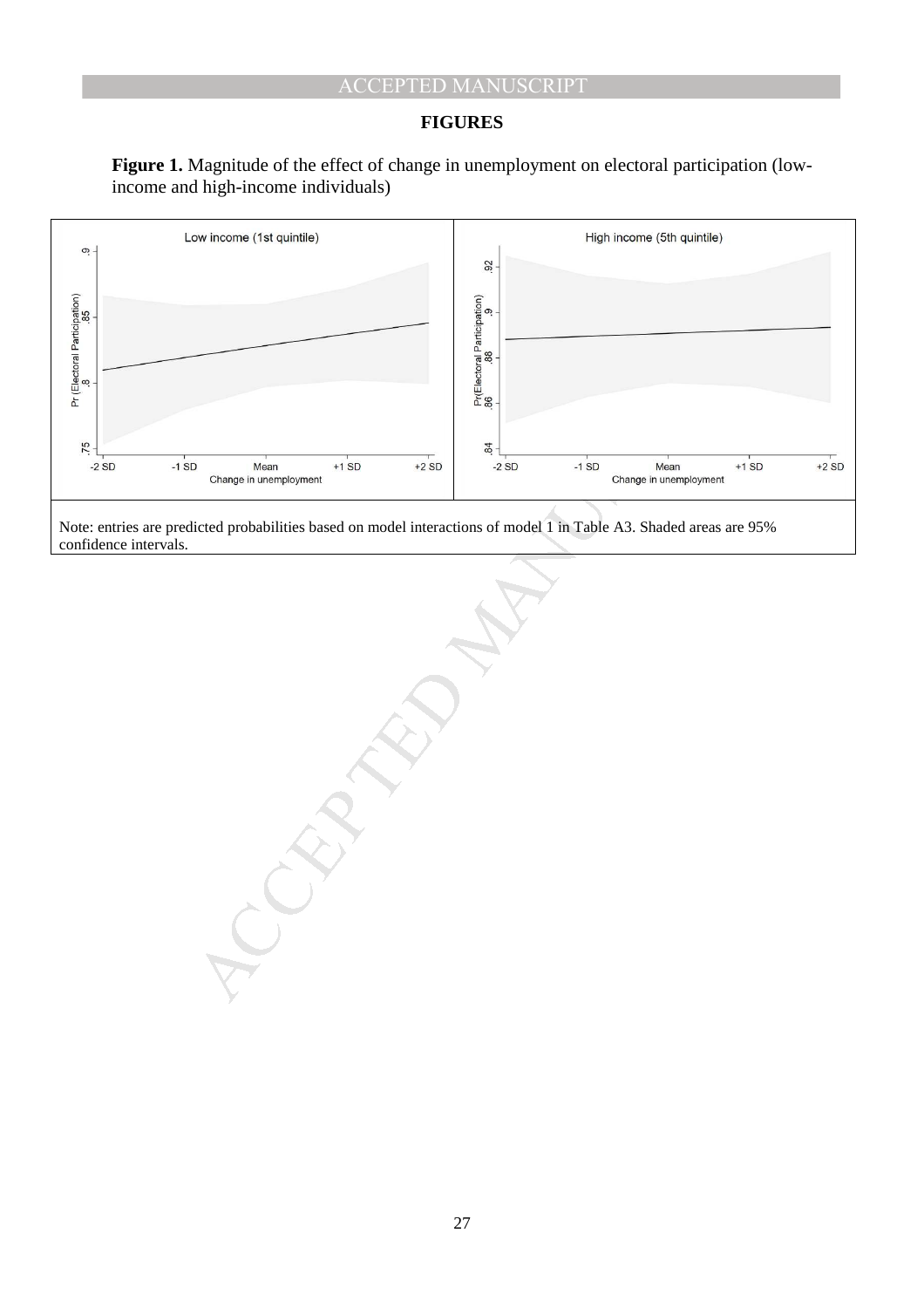



confidence intervals.

28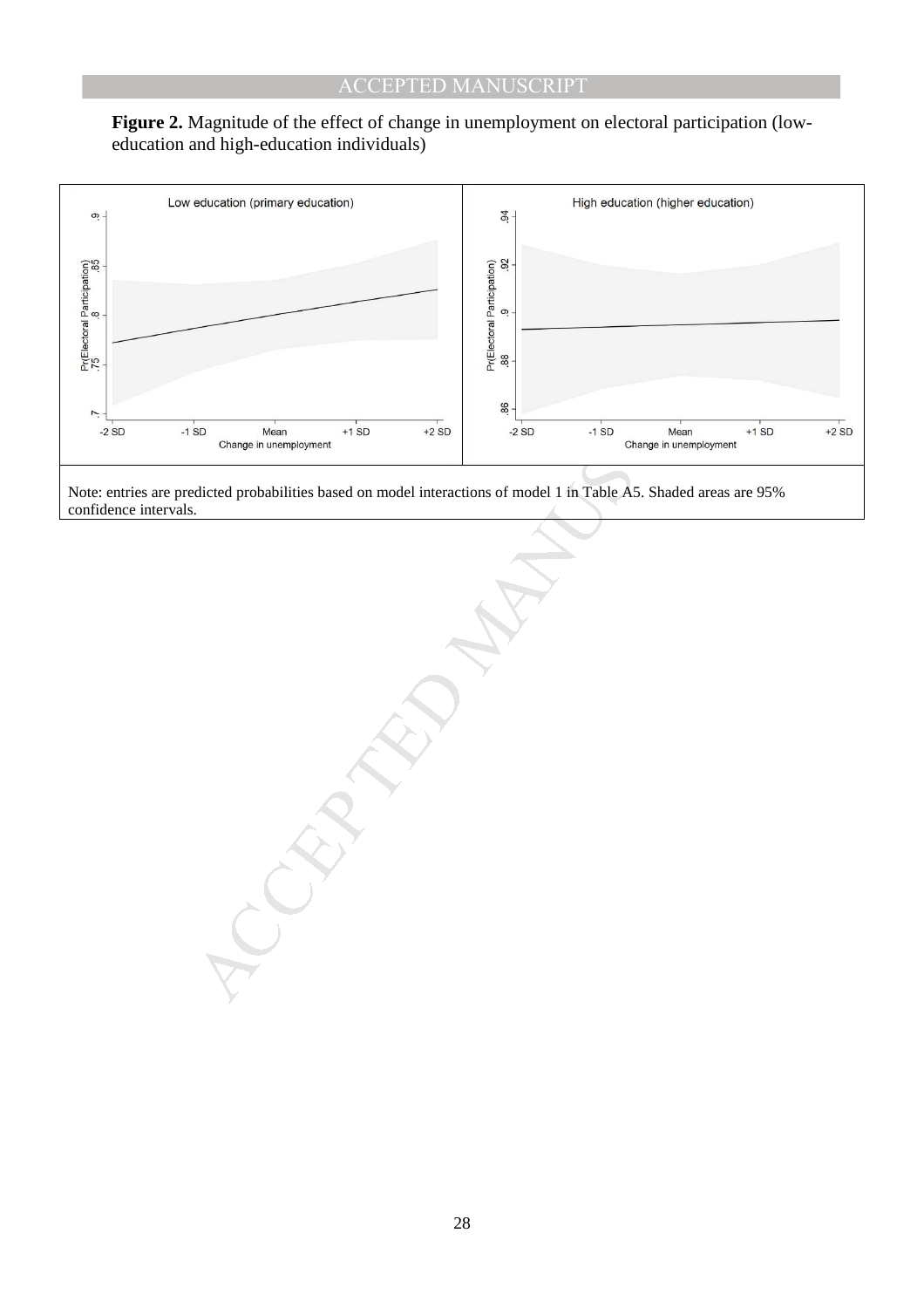

# **Figure 3.** Magnitude of the effect of change in unemployment on the electoral participation of low-income individuals

Note: entries are predicted probabilities based on model interactions of model 2-3 in Table A3. Shaded areas are 95% confidence intervals.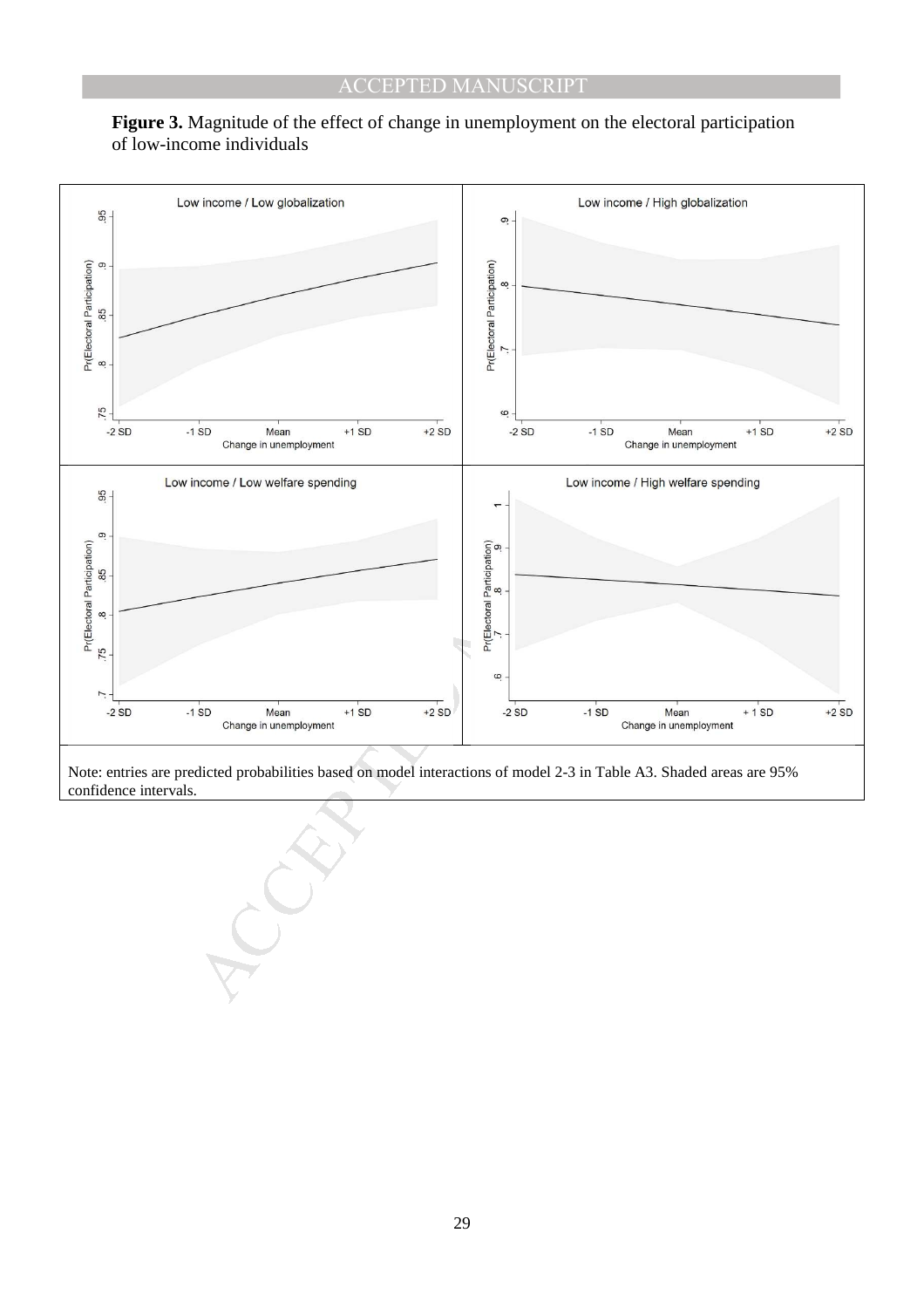

# **Figure 4.** Magnitude of the effect of change in unemployment on the electoral participation of low-education individuals

Note: entries are predicted probabilities based on model interactions of models 2-3 in Table A5. Shaded areas are 95% confidence intervals.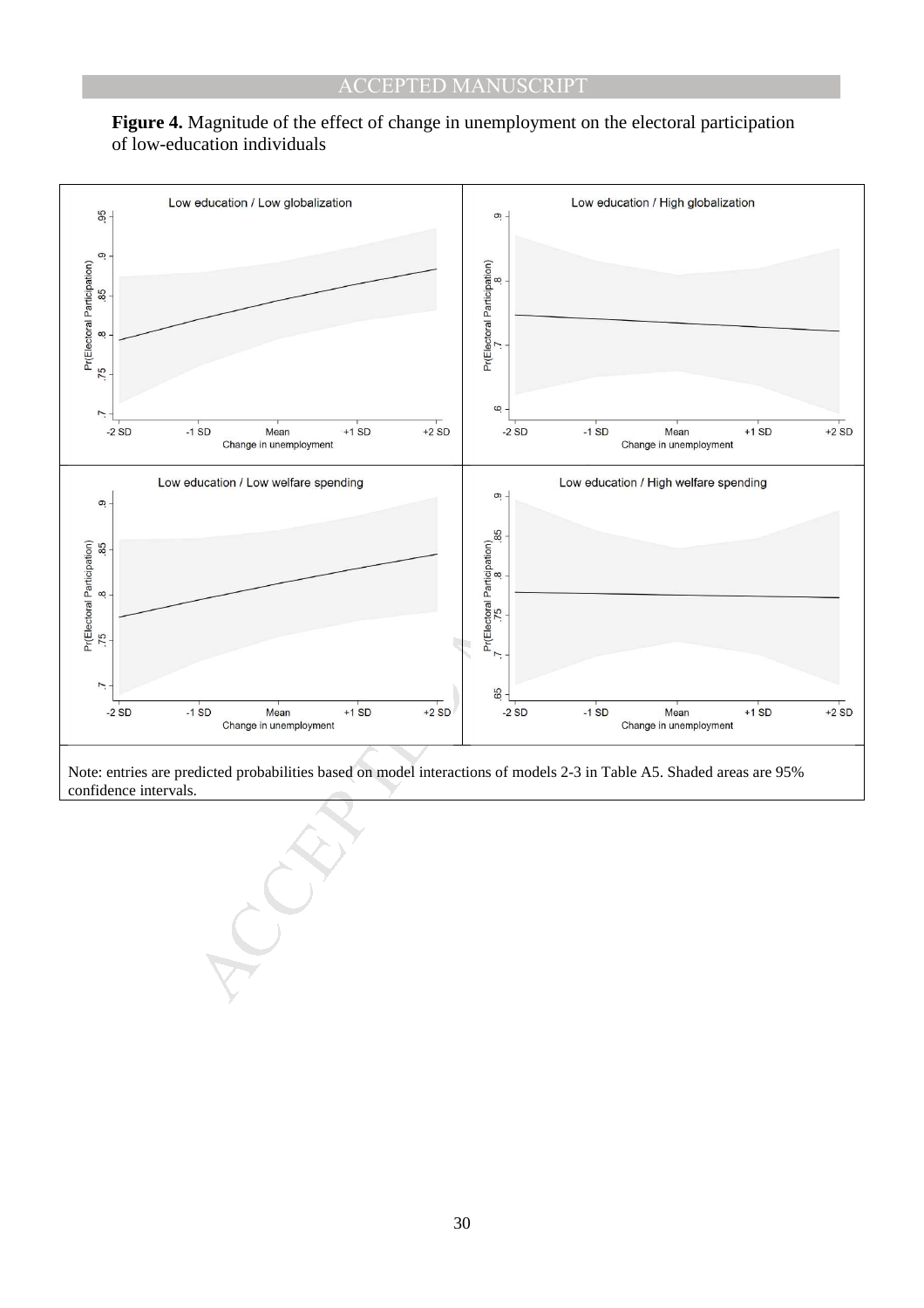



95% confidence intervals.

31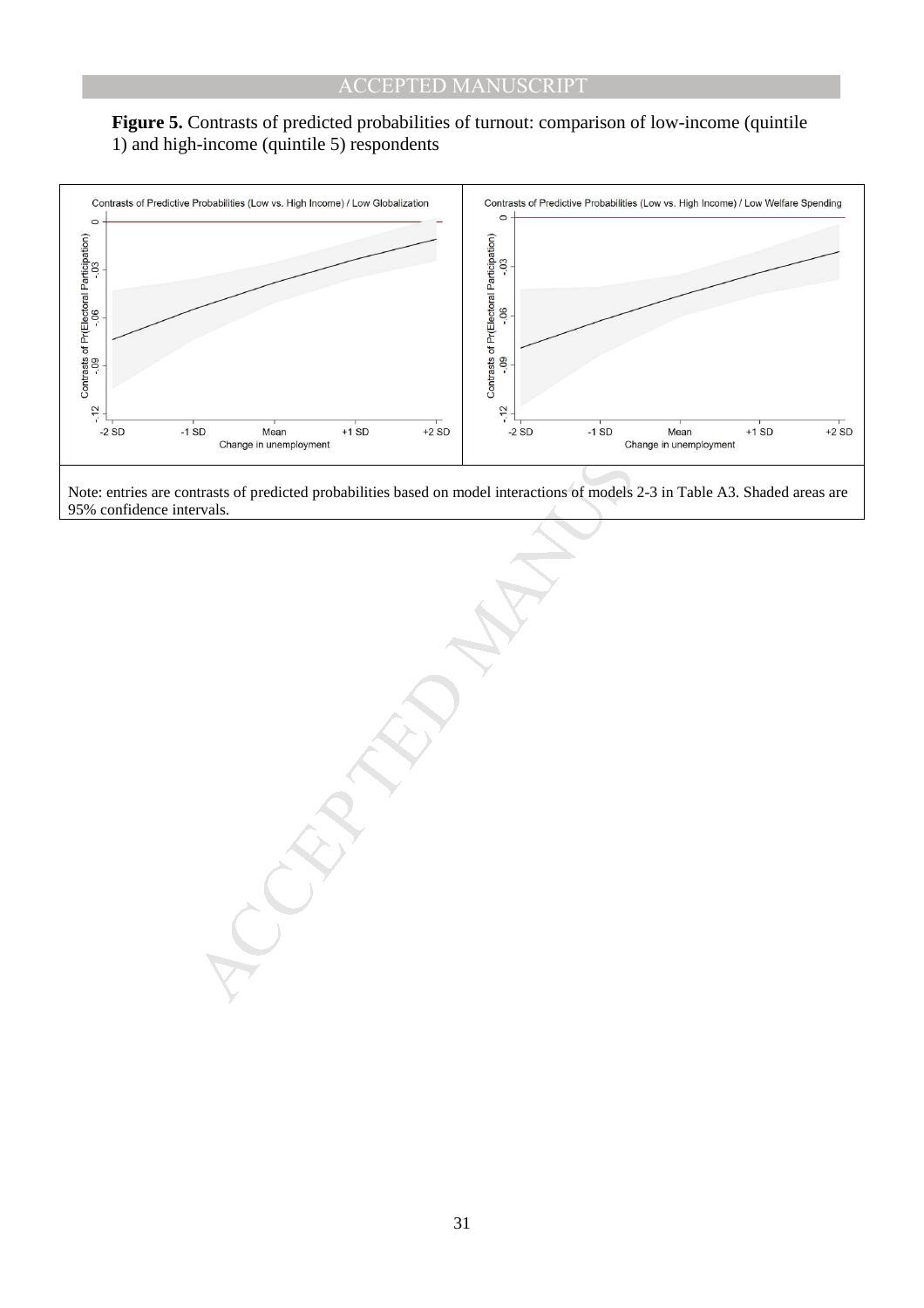#### **References**

- Achen, C. H., & Blais, A. (2016). Intention to vote, reported vote, and validated vote. In J. A. Elkink & D. M. Farrell (Eds.), *The Act of Voting: Identities, Institutions and Locale*. New York: Routledge.
- Arzheimer, K., & Carter, E. (2006). Political opportunity structures and right-wing extremist party success. *European Journal of Political Research, 45*(3), 419-443.
- Blais, A. (2006). What Affects Voter Turnout? *Annual Review of Political Science, 9*, 111- 125.
- Blais, A., & Dobrzynska, A. (1998). Turnout in Electoral Democracies. *European Journal of Political Research, 33*(2), 239-261.
- Bormann, N.-C., & Golder, M. (2013). Democratic electoral systems around the world, 1946–2011. *Electoral Studies, 32*(2), 360-369.
- Bovens, M., & Wille, A. (2017). *Diploma Democracy: The Rise of Political Meritocracy*. New York: Cambridge University Press.
- Brady, H. E., Verba, S., & Schlozman, K. L. (1995). Beyond SES: A Resource Model of Political Participation. *American Political Science Review, 89*(2), 271-294.
- Brambor, T., Clark, W. R., & Golder, M. (2006). Understanding Interaction Models: Improving Empirical Analyses. *Political Analysis, 14*(1), 63.
- Bratton, M., Chu, Y.-h., & Lagos, M. (2010). Who Votes? Implications for New Democracies. *Taiwan Journal of Democracy, 6*(1), 107-136.
- Burden, B. C., & Wichowsky, A. (2014). Economic Discontent as a Mobilizer: Unemployment and Voter Turnout. *Journal of Politics, 76*(4), 887-898.
- Burns, N., Schlozman, K. L., & Verba, S. (2001). *The Private Roots of Public Action: Gender, Equality, and Political Participation*. Cambridge: Harvard University Press.
- Co., What Affects Voter 1 unitotit? Annihat Review of Political science, 9, 11<br>
S. Dobrzynska, A. (1998). Tumout in Electoral Democracies. *European Jounn*<br>
N.C., & Golder, M. (2013). Democratic electoral systems around th Carlin, R. E., & Love, G. J. (2015). Who is the Latin American Voter? In R. E. Carlin, M. M. Singer, & E. J. Zechmeister (Eds.), *The Latin American Voter: Pursuing Representation and Accountability in Challenging Contexts*. Ann Arbor: University of Michigan Press.
- Carreras, M. (2018). Presidential Institutions and Electoral Participation in Concurrent Elections in Latin America. *Political Studies, 66*(3), 541-559.
- Carreras, M., & Castañeda-Angarita, N. (2014). Who Votes in Latin America? A Test of Three Theoretical Perspectives. *Comparative Political Studies, 47*(8), 1079-1104.
- Clarke, H. D., Dutt, N., & Kornberg, A. (1993). The Political Economy of Attitudes toward Polity and Society in Western European Democracies. *Journal of Politics, 55*(4), 998- 1021.
- Cox, M. (2003). When Trust Matters: Explaining Differences in Voter Turnout. *Journal of Common Market Studies, 41*(4), 757-770.
- Dahl, R. A. (1971). *Polyarchy: Participation and Opposition*. New Haven: Yale University Press.
- Dalton, R. J. (Ed.) (2011). *Engaging Youth in Politics: Debating Democracy's Future*. New York: IDEBATE Press.
- Dalton, R. J., Scarrow, S. E., & Cain, B. E. (2005). Advanced Democracies and the New Politics. *Journal of Democracy, 15*(1), 124-138.
- Dalton, R. J., & Welzel, C. (Eds.). (2014). *The Civic Culture Transformed: From Allegiant to Assertive Citizens*. New York: Cambridge University Press.
- Dreher, A. (2006). Does Globalization Affect Growth? Evidence from a New Index of Globalization. *Applied Economics, 38*(10), 1091-1110.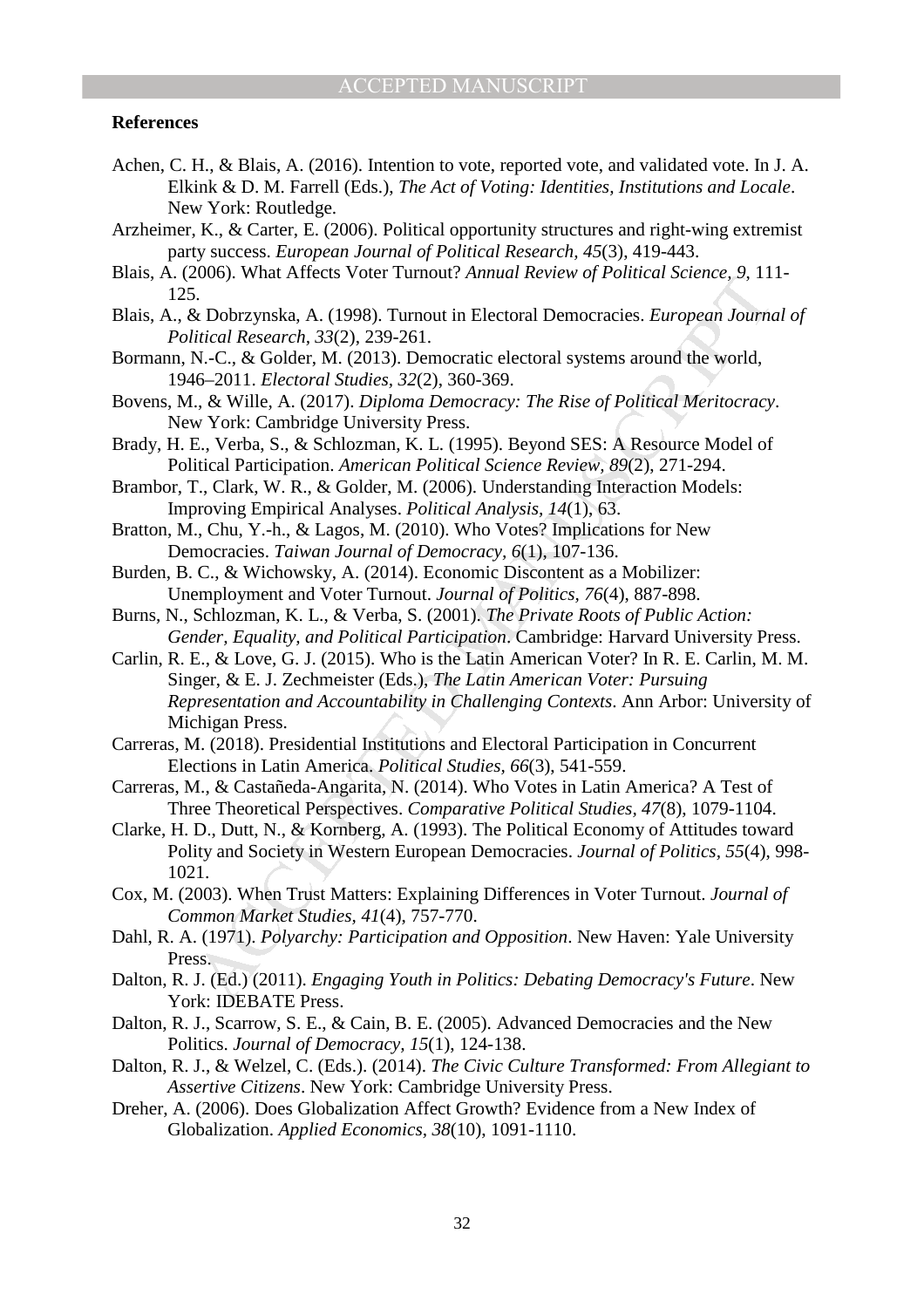- Duch, R. M., Palmer, H. D., & Anderson, C. J. (2000). Heterogeneity in Perceptions of National Economic Conditions. *American Journal of Political Science, 44*(4), 635- 652.
- Duch, R. M., & Stevenson, R. T. (2008). *The Economic Vote: How Political and Economic Institutions Condition Election Results*. New York: Cambridge University Press.
- Fornos, C. A., Power, T. J., & Garand, J. C. (2004). Explaining Voter Turnout in Latin America, 1980 to 2000. *Comparative Political Studies, 37*(8), 909-940.
- Franklin, M. N. (2004). *Voter Turnout and the Dynamics of Electoral Competition in Established Democracies since 1945*. Cambridge: Cambridge University Press.
- Galais, C., & Blais, A. (2014). A call of duty in hard times: Duty to vote and the Spanish Economic Crisis. *Research and Politics, July-September 2014*, 1-8.
- Gelman, A. (2006). Multilevel (Hierarchical) Modeling: What It Can and Cannot Do. *Technometrics, 48*(3), 432-435.
- Gelman, A., & Hill, J. (2007). *Data Analysis Using Regression and Multilevel/Hierarchical Models*. New York: Cambridge University Press.
- Granberg, D., & Holmberg, S. (1991). Self-Reported Turnout and Voter Validation. *American Journal of Political Science, 35*(2), 448-459.
- Grönlund, K., & Setälä, M. (2007). Political Trust, Satisfaction and Voter Turnout. *Comparative European Politics, 5*(4), 400-422.
- Hanmer, M. J., & Kalkan, K. O. (2013). Behind the Curve: Clarifying the Best Approach to Calculating Predicted Probabilities and Marginal Effects from Limited Dependent Variable Models. *American Journal of Political Science, 57*(1), 263-277.
- Harrington, D. E. (1989). Economic News on Television: The Determinants of Coverage. *Public Opinion Quarterly, 53*(1), 17-40.
- 1. v. (2004). Volet Patriotal and the Dynamtes of prelibratic Conpention the Discretical Conditioned Considers as the Basis. A. (2014). A call of duy in hard times: Duy to vete and the Spanish considers Research and Polit Helgason, A. F., & Mérola, V. (2017). Employment Insecurity, Incumbent Partisanship, and Voting Behavior in Comparative Perspective. *Comparative Political Studies, 50*(11), 1489-1523.
- Hellwig, T. (2008). Globalization, Policy Constraints, and Vote Choice. *Journal of Politics, 70*(4), 1128-1141.
- Hellwig, T. (2015). *Globalization and Mass Politics: Retaining the Room to Maneuver*. New York: Cambridge University Press.
- Hellwig, T., & Samuels, D. (2007). Voting in Open Economies: the Electoral Consequences of Globalization. *British Journal of Political Science, 38*(1), 65-90.
- Hernández, E., & Kriesi, H. (2016). The electoral consequences of the financial and economic crisis in Europe. *European Journal of Political Research, 55*(2), 203-224.
- Hetherington, M. J. (1996). The Media's Role in Forming Voters' National Economic Evaluations in 1992. *American Journal of Political Science, 40*(2), 372-395.
- Hibbs, D. A., & Vasilatos, N. (1982). Economic Outcomes and Political Support for British Governments among Occupational Classes: A Dynamic Analysis. *American Political Science Review, 76*(2), 259-279.
- Hirczy, W. (1994). The impact of mandatory voting laws on turnout: A quasi-experimental approach. *Electoral Studies, 13*(1), 64-76.
- Jackman, R. W. (1987). Political Institutions and Voter Turnout in the Industrial Democracies. *American Political Science Review, 81*(2), 405-423.
- Junankar, R. (2014). *The Impact of the Global Financial Crisis on Youth Labour Markets*. Institute for the Study of Labor. Bonn.
- Kahneman, D., & Tversky, A. (1979). Prospect Theory: An Analysis of Decision under Risk. *Econometrica, 47*(2), 263-292.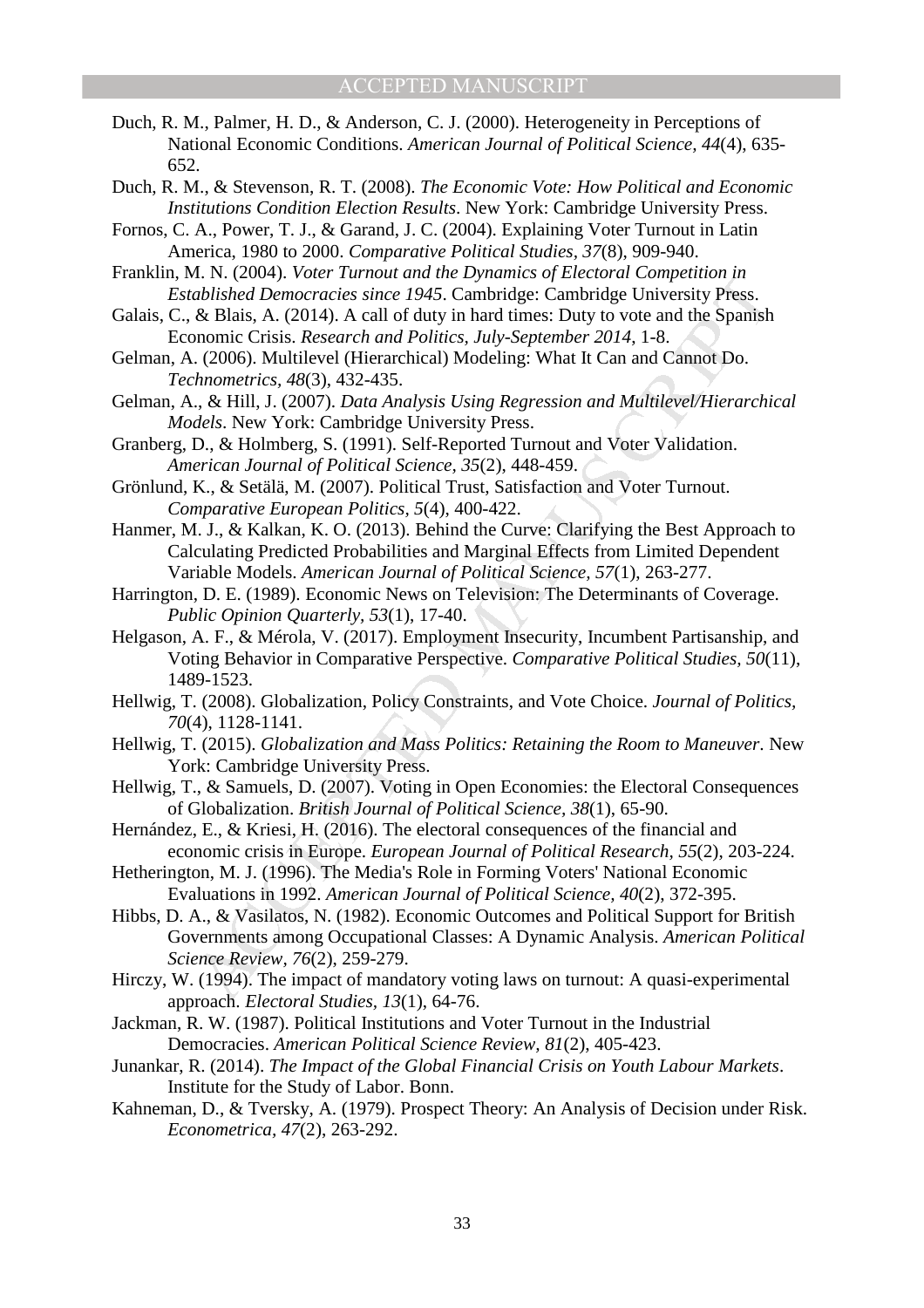- Karp, J. A., & Brockington, D. (2005). Social Desirability and Response Validity: A Comparative Analysis of Overreporting Voter Turnout in Five Countries. *Journal of Politics, 67*(3), 825-840.
- Kern, A., Marien, S., & Hooghe, M. (2015). Economic Crisis and Levels of Political Participation in Europe (2002–2010): The Role of Resources and Grievances. *West European Politics, 38*(3), 465–490.

Kostadinova, T. (2003). Voter turnout dynamics in post Communist Europe. *European Journal of Political Research, 42*(6), 741-759.

Franco of Promiecular Research, 42(0), 144-759.<br>
That of Promiecular Research Access Participation? Via The Research Quarterly, 60(3), Does Democratization Depress Participation? Via The Research Quarterly, 60(3), 363.<br>
W Kostadinova, T., & Power, T. J. (2007). Does Democratization Depress Participation? Voter Turnout in the Latin American and Eastern European Transitional Democracies. *Political Research Quarterly, 60*(3), 363.

- Kuenzi, M., & Lambright, G. M. S. (2011). Who votes in Africa? An examination of electoral participation in 10 African countries. *Party Politics, 17*(6), 767-799.
- Lau, R. R. (1982). Negativity in Political Perception. *Political Behavior, 4*(4), 353-377.
- Lavezzolo, S. (2008). Adversidad económica y participación electoral en América Latina, 1980-2000. *Revista Española de Ciencia Política*(18), 67-93.

Lewis-Beck, M. S., & Stegmaier, M. (2000). Economic Determinants of Electoral Outcomes. *Annual Review of Political Science, 3*(1), 183-219.

Lijphart, A. (1997). Unequal Participation: Democracy's Unresolved Dilemma. *American Political Science Review, 91*(1), 1-14.

- Lindblom, C. E., & Woodhouse, E. J. (1993). *The Policy Making Process* (3 ed.). Englewood Cliffs, NJ: Prentice Hall.
- Marcus, R., & Gavrilovic, M. (2010). *The Impacts of the Economic Crisis on Youth: Review of Evidence*. Retrieved from London:
- Martin, A. J. (2012). *Young People and Politics: Political Engagement in the Anglo-American Democracies*. New York: Routledge.
- McNamee, S. J., & Miller, R. K. (2009). *The Meritocracy Myth*. Lanham: Rowman & Littlefield.
- Milbrath, L. (1965). *Political Participation: How and Why do People Get Involved in Politics?* Chicago: Rand McNally.
- Mishler, W., & Rose, R. (2001). What Are the Origins of Political Trust? Testing Institutional and Cultural Theories in Post-communist Societies. *Comparative Political Studies, 34*(1), 30-62.
- Murillo, M. V., & Visconti, G. (2017). Economic performance and incumbents' support in Latin America. *Electoral Studies, 45*, 180-190.
- Nooruddin, I., & Simmons, J. W. (2015). Do voters count? Institutions, voter turnout, and public goods provision in India. *Electoral Studies, 37*, 1-14.
- Norris, P. (2002). *Democratic Phoenix: Reinventing Political Activism*. New York: Cambridge University Press.
- Pacek, A. C., Pop-Eleches, G., & Tucker, J. A. (2009). Disenchanted or Discerning: Voter Turnout in Post-Communist Countries. *Journal of Politics, 71*(2), 473-491.
- Pacek, A. C., & Radcliff, B. (1995). Economic Voting and the Welfare State: A Cross-National Analysis. *Journal of Politics, 57*(1), 44-61.
- Panagopoulos, C. (2008). The Calculus of Voting in Compulsory Voting Systems. *Political Behavior, 30*(4), 455-467.
- Powell, G. B. (1986). American Voter Turnout in Comparative Perspective. *American Political Science Review, 80*(1), 17-43.
- Przeworski, A., Stokes, S. C., & Manin, B. (1999). *Democracy, Accountability, and Representation*. New York: Cambridge University Press.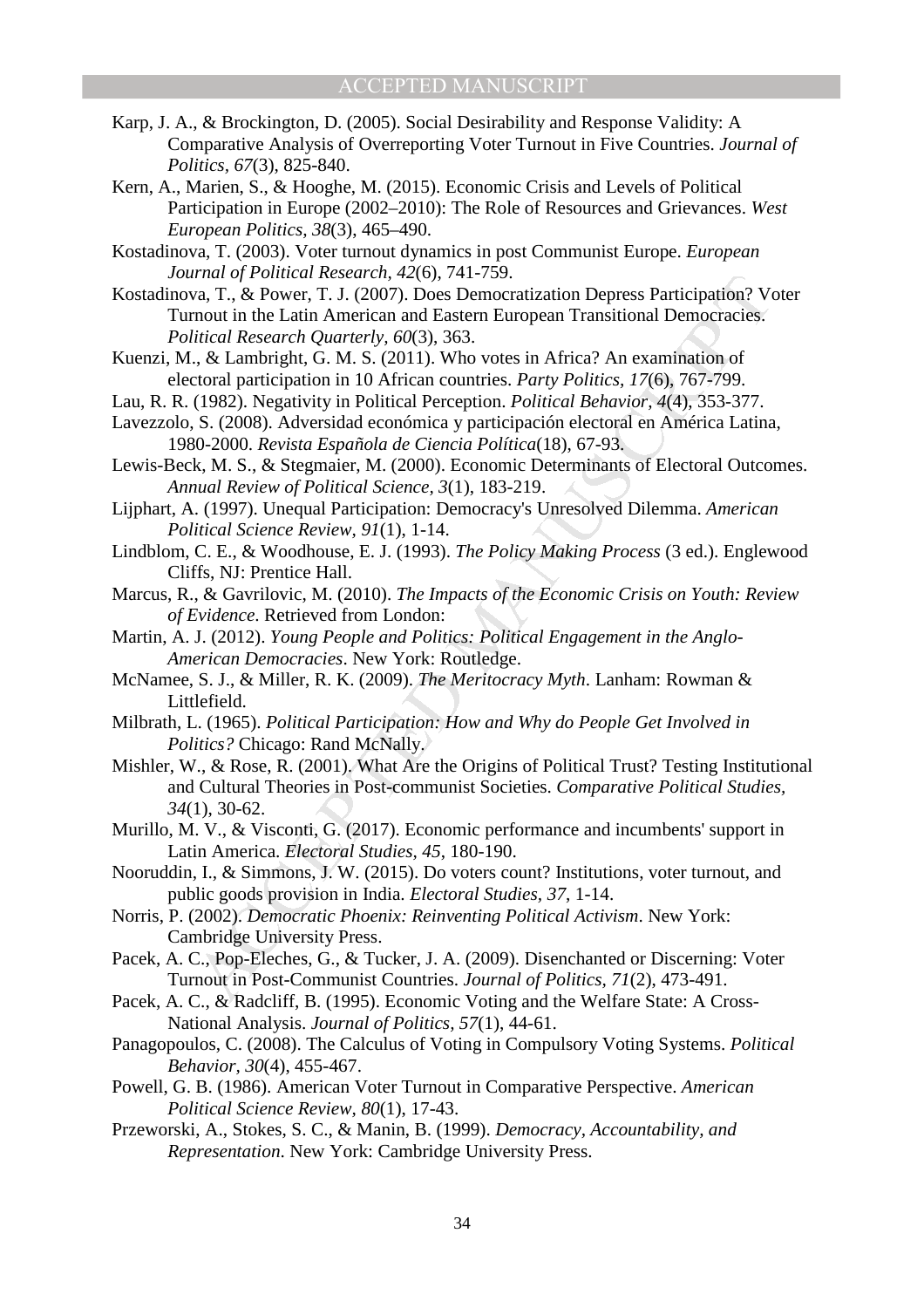- Radcliff, B. (1992). The Welfare State, Turnout, and the Economy: A Comparative Analysis. *American Political Science Review, 86*(2), 444-454.
- Ragsdale, L., & Rusk, J. G. (2017). *The American Nonvoter*. New York: Oxford University Press.
- Rosenstone, S. J. (1982). Economic Adversity and Voter Turnout. *American Journal of Political Science, 26*(1), 25-46.
- Rowe, K. T. (2015). Making voice count: Economic voting and the number of parties. *Party Politics, 21*(5), 803-812.
- Schlozman, K. L., Verba, S., & Brady, H. E. (2012). *The Unheavenly Chorus: Unequal Political Voice and the Broken Promise of American Democracy*. Princeton: Princeton University Press.
- Singer, M. M. (2011). Who Says "It's the Economy"? Cross-National and Cross-Individual Variation in the Salience of Economic Performance. *Comparative Political Studies, 44*(3), 284-312.
- Solt, F. (2016). The Standardized World Income Inequality Database. *Social Science Quarterly, 97*(5), 1267-1281.
- Soroka, S. N. (2006). Good News and Bad News: Asymmetric Responses to Economic Information. *Journal of Politics, 68*(2), 372–385.
- Soroka, S. N. (2014). *Negativity in Democratic Politics: Causes and Consequences*. New York: Cambridge University Press.
- Steenbergen, M. R., & Jones, B. S. (2002). Modeling Multilevel Data Structures. *American Journal of Political Science, 46*(1), 218-237.
- Stegmaier, M., & Lewis-Beck, M. S. (2013). Economic voting. In R. Valelly (Ed.), *Oxford Bibliographies in Political Science*. New York: Oxford University Press.
- Swaddle, K., & Heath, A. (1989). Official and Reported Turnout in the British General Election of 1987. *British Journal of Political Science, 19*(4), 537-570.
- Teorell, J., Sum, P., & Tobiasen, M. (2007). Participation and political equality: an assessment of large-scale democracy. In J. W. Van Deth, J. R. Montero, & A. Westholm (Eds.), *Citizenship and Involvement in European Democracies: A Comparative Analysis*. London: Routledge.
- Tillman, E. R. (2008). Economic Judgments, Party Choice, and Voter Abstention in Cross-National Perspective. *Comparative Political Studies, 41*(9), 1290-1309.
- UN World Youth Report. (2011). *World Youth Report*. Retrieved from New York:
- Integrals. 2103, 805-012.<br>
LEE (2012). The Unheavently Chorus: Unequal<br>
likical Voice and the Broken Promise of American Democracy. Princeton:<br>
Itical Voice and the Broken Promise of American Democracy. Princeton:<br>
M. (20 Van Erkel, P. F. A., & Van der Meer, T. W. G. (2016). Macroeconomic performance, political trust and the Great Recession: A multilevel analysis of the effects of withincountry fluctuations in macroeconomic performance on political trust in 15 EU countries, 1999–2011. *European Journal of Political Research, 55*(1), 177–197.
- Verba, S., Schlozman, K. L., & Brady, H. E. (1995). *Voice and Equality: Civic Voluntarism in American Politics*. Cambridge, MA: Harvard University Press.
- Verick, S. (2009). *Who Is Hit Hardest during a Financial Crisis? The Vulnerability of Young Men and Women to Unemployment in an Economic Downturn*. Institute for the Study of Labor. Bonn.
- Weatherford, M. S. (1978). Economic Conditions and Electoral Outcomes: Class Differences in the Political Response to Recession. *American Journal of Political Science, 22*(4), 917-938.
- Weschle, S. (2014). Two types of economic voting: How economic conditions jointly affect vote choice and turnout. *Electoral Studies, 34*, 39-53.
- Wilkinson, R., & Pickett, K. (2010). *The Spirit Level: Why Equality is Better for Everyone*. London: Penguin.